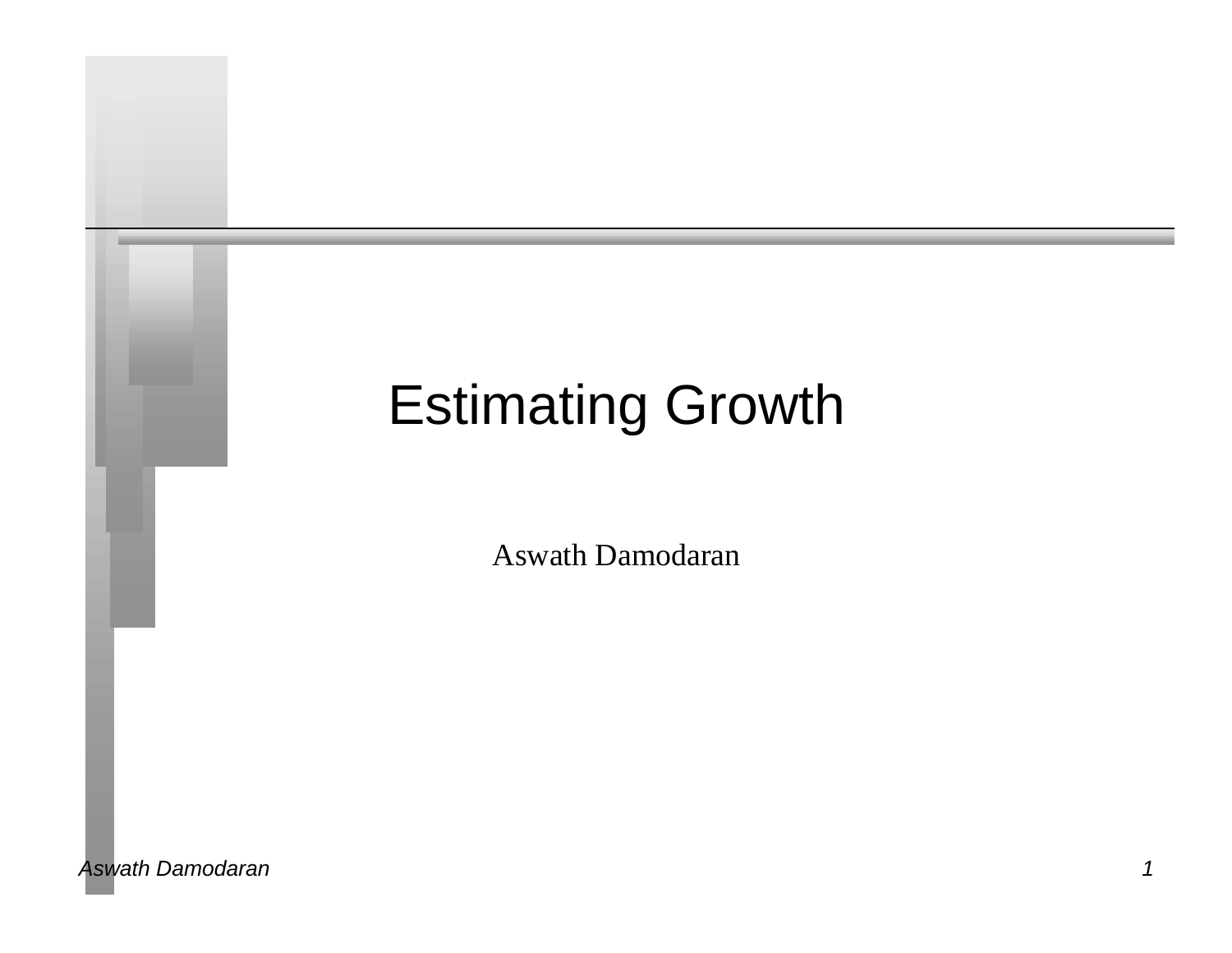# Ways of Estimating Growth in Earnings

#### Look at the past

- The historical growth in earnings per share is usually a good starting point for growth estimation
- Look at what others are estimating
	- Analysts estimate growth in earnings per share for many firms. It is useful to know what their estimates are.
- Look at fundamentals
	- Ultimately, all growth in earnings can be traced to two fundamentals how much the firm is investing in new projects, and what returns these projects are making for the firm.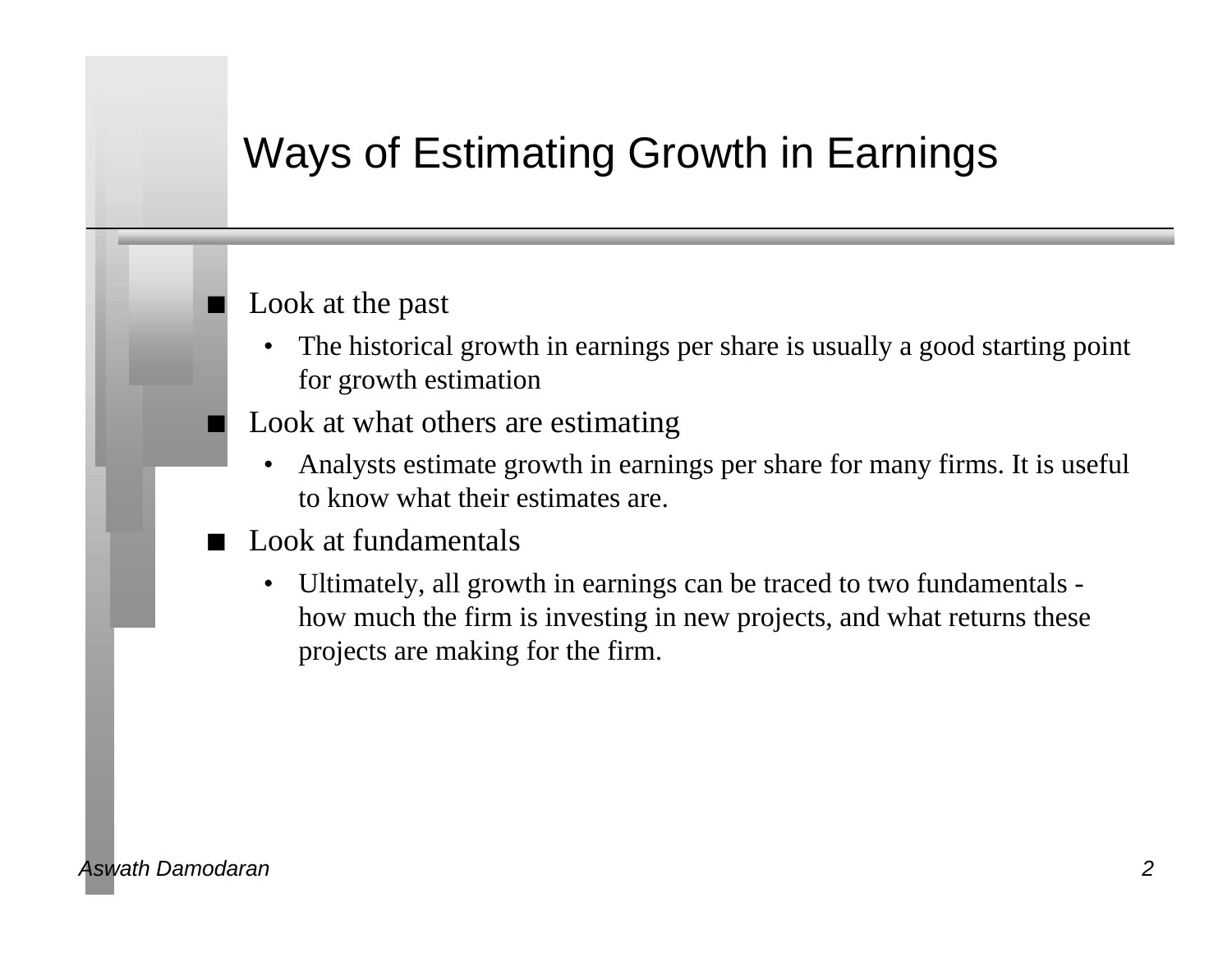# I. Historical Growth in EPS

Historical growth rates can be estimated in a number of different ways

- Arithmetic versus Geometric Averages
- Simple versus Regression Models
- Historical growth rates can be sensitive to
	- the period used in the estimation
- n In using historical growth rates, the following factors have to be considered
	- how to deal with negative earnings
	- the effect of changing size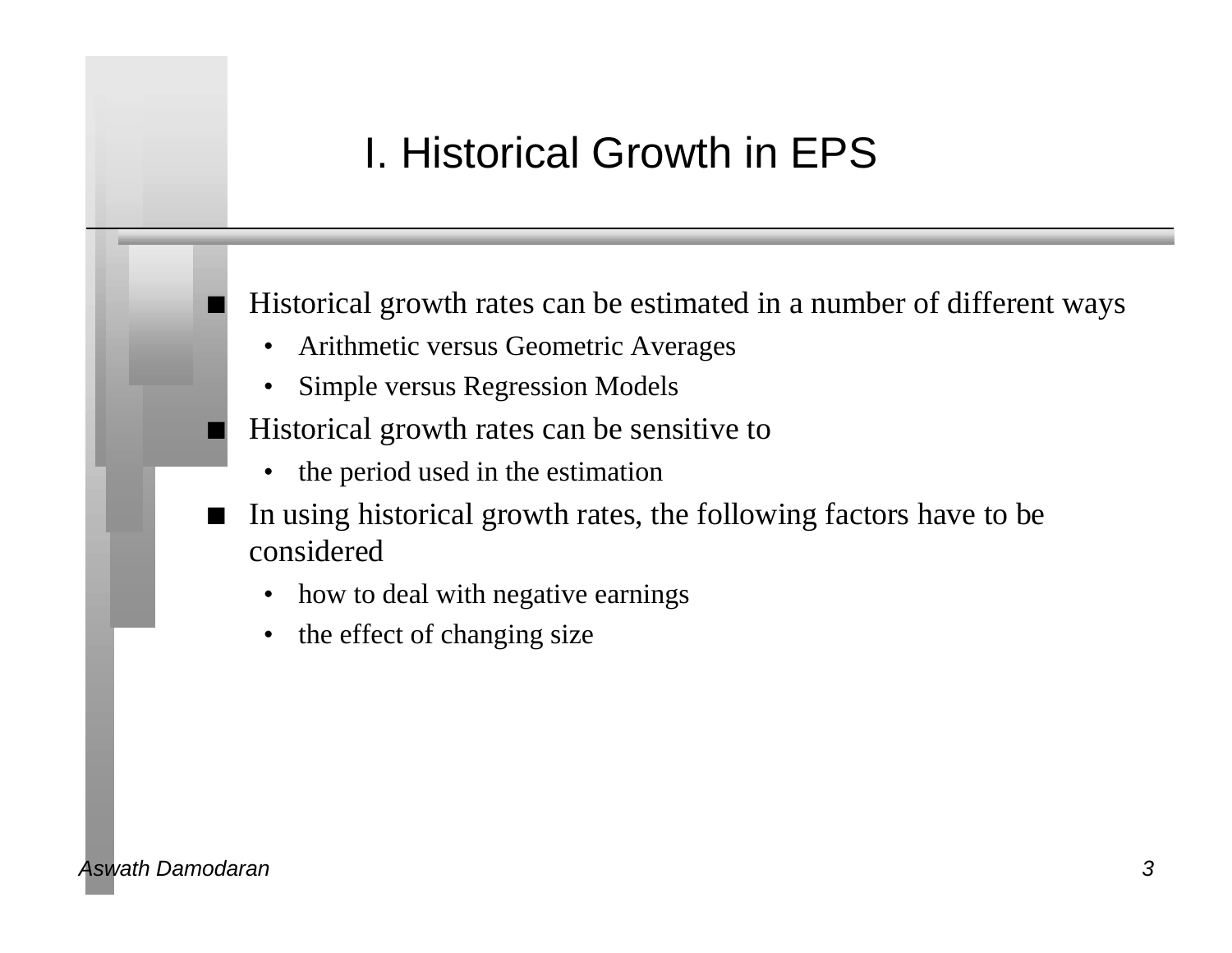# Motorola: Arithmetic versus Geometric Growth Rates

|                           |      |                            | Revenues | % Change | <b>EBITDA</b> | % Change  | <b>EBIT</b> | % Change  |
|---------------------------|------|----------------------------|----------|----------|---------------|-----------|-------------|-----------|
|                           | 1994 | \$                         | 22,245   |          | \$<br>4,151   |           | \$<br>2,604 |           |
|                           | 1995 | $\mathfrak{P}$             | 27,037   | 21.54%   | \$<br>4,850   | 16.84%    | \$<br>2,931 | 12.56%    |
|                           | 1996 | \$                         | 27,973   | 3.46%    | \$<br>4,268   | $-12.00%$ | \$<br>1,960 | $-33.13%$ |
|                           | 1997 | $\mathfrak{P}$             | 29,794   | 6.51%    | \$<br>4,276   | 0.19%     | \$<br>1,947 | $-0.66%$  |
|                           | 1998 | $\boldsymbol{\mathsf{\$}}$ | 29,398   | $-1.33%$ | \$<br>3,019   | $-29.40%$ | \$<br>822   | $-57.78%$ |
|                           | 1999 | \$                         | 30,931   | 5.21%    | \$<br>5,398   | 78.80%    | \$<br>3,216 | 291.24%   |
| <b>Arithmetic Average</b> |      | 7.08%                      |          | 10.89%   |               | 42.45%    |             |           |
| Geometric Average         |      |                            |          | 6.82%    |               | 5.39%     |             | 4.31%     |
| Standard deviation        |      |                            |          | 8.61%    |               | 41.56%    |             | 141.78%   |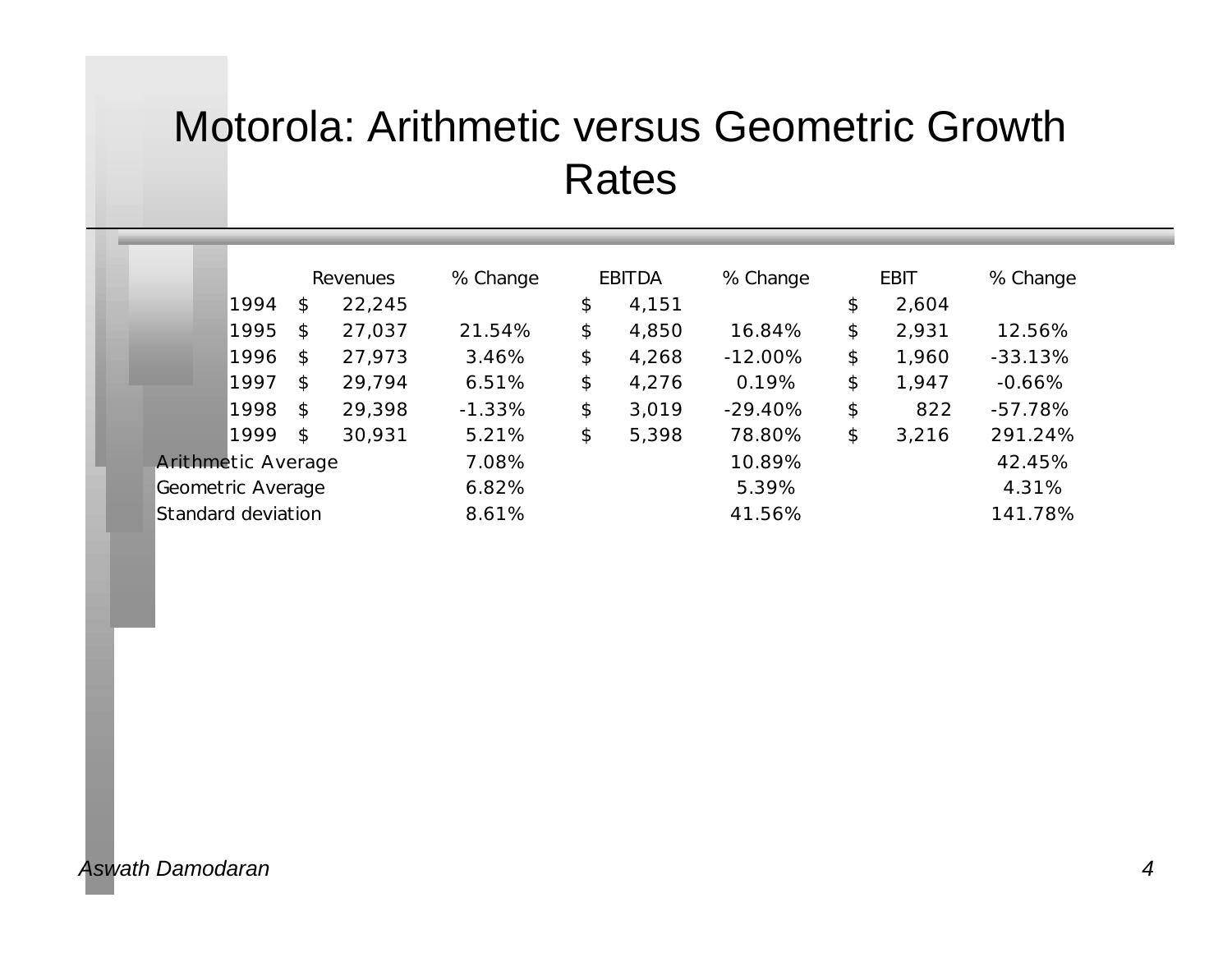# Cisco: Linear and Log-Linear Models for Growth

| Year | <b>EPS</b>                 |      | In(EPS)                                                                 |
|------|----------------------------|------|-------------------------------------------------------------------------|
| 1991 | \$                         | 0.01 | $-4.6052$                                                               |
| 1992 | $\boldsymbol{\varphi}$     | 0.02 | $-3.9120$                                                               |
| 1993 | $\boldsymbol{\varphi}$     | 0.04 | $-3.2189$                                                               |
| 1994 | $\boldsymbol{\varphi}$     | 0.07 | $-2.6593$                                                               |
| 1995 | $\boldsymbol{\varphi}$     | 0.08 | $-2.5257$                                                               |
| 1996 | $\boldsymbol{\varphi}$     | 0.16 | $-1.8326$                                                               |
| 1997 | $\boldsymbol{\varphi}$     | 0.18 | $-1.7148$                                                               |
| 1998 | $\boldsymbol{\varphi}$     | 0.25 | $-1.3863$                                                               |
| 1999 | $\boldsymbol{\mathsf{\$}}$ | 0.32 | $-1.1394$                                                               |
|      |                            |      | EPS grows by \$0.0383 a year                                            |
|      |                            |      | Growth Rate = $$0.0383/$0.13 = 30.5\%$ (\$0.13: Average EPS from 91-99) |
|      |                            |      | $ln(EPS) = -4.66 + 0.4212$ (t): Growth rate approximately 42.12%        |
|      |                            |      | <b>EPS</b> = $-0.066 + 0.0383$ (t):                                     |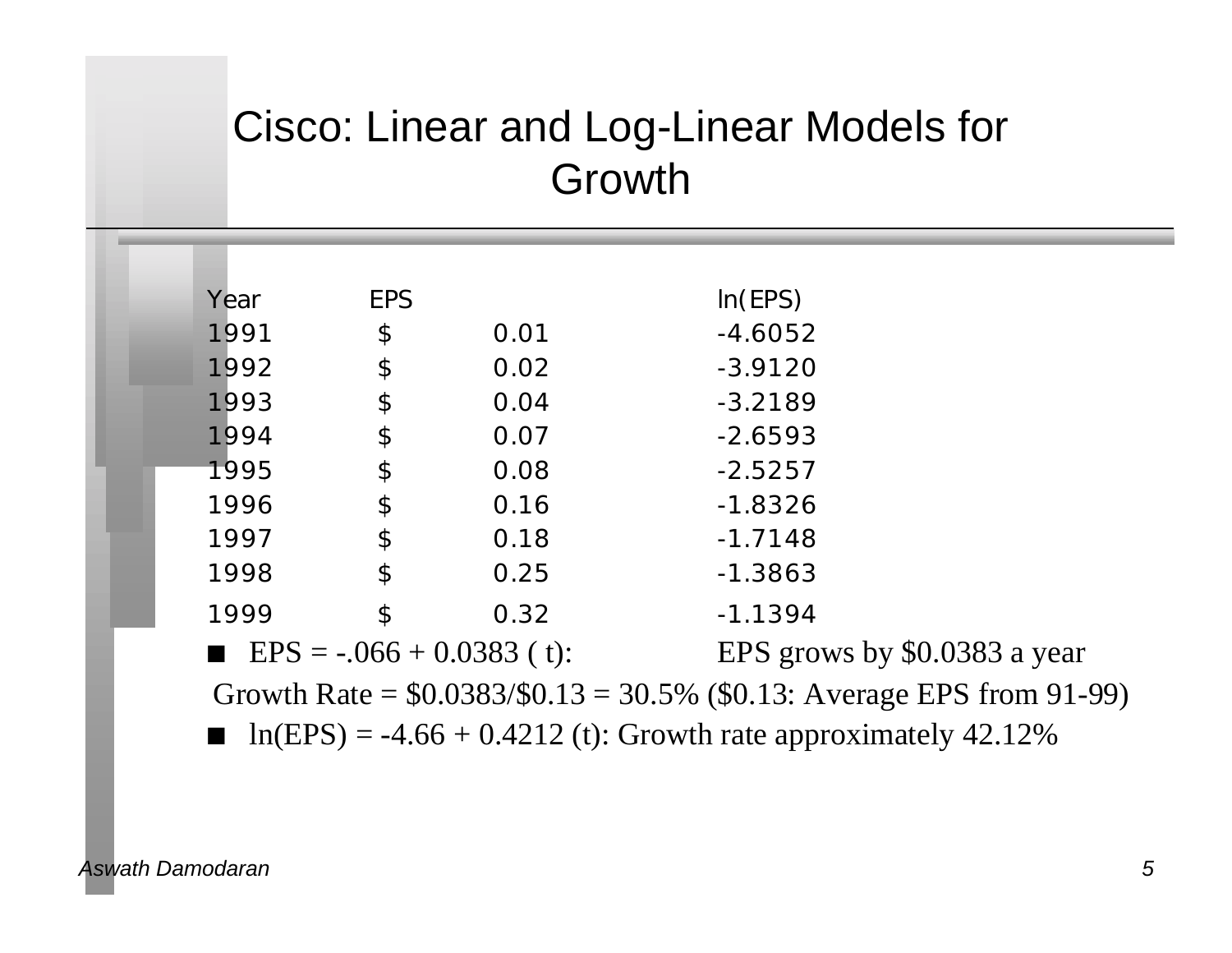# A Test

You are trying to estimate the growth rate in earnings per share at Time Warner from 1996 to 1997. In 1996, the earnings per share was a deficit of \$0.05. In 1997, the expected earnings per share is \$ 0.25. What is the growth rate?

- $\Box$  -600%
- $+600\%$
- $-120\%$
- $\Box$  Cannot be estimated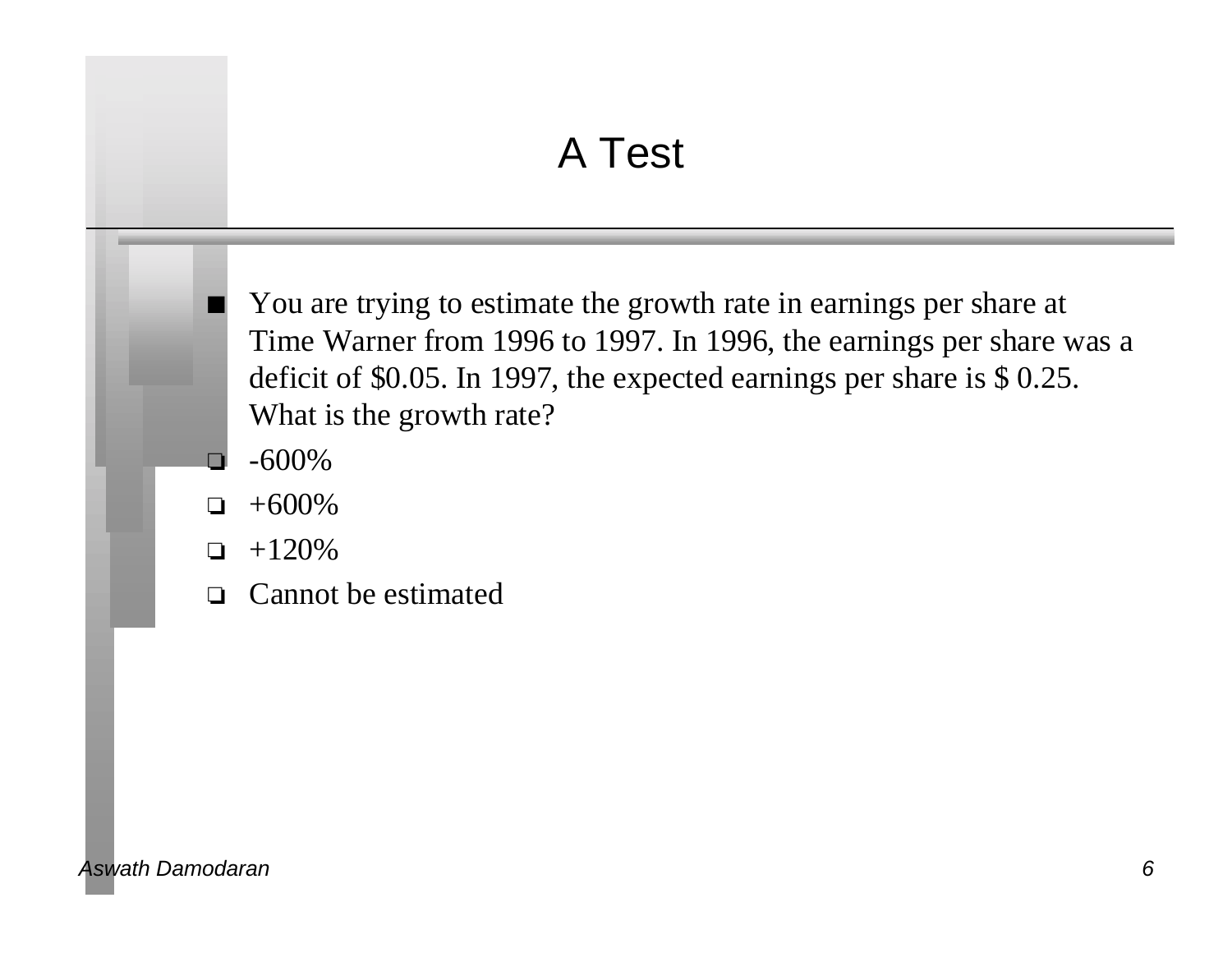### Dealing with Negative Earnings

When the earnings in the starting period are negative, the growth rate cannot be estimated.  $(0.30/-0.05 = -600%)$ 

There are three solutions:

- Use the higher of the two numbers as the denominator  $(0.30/0.25 = 120\%)$
- Use the absolute value of earnings in the starting period as the denominator (0.30/0.05=600%)
- Use a linear regression model and divide the coefficient by the average earnings.
- When earnings are negative, the growth rate is meaningless. Thus, while the growth rate can be estimated, it does not tell you much about the future.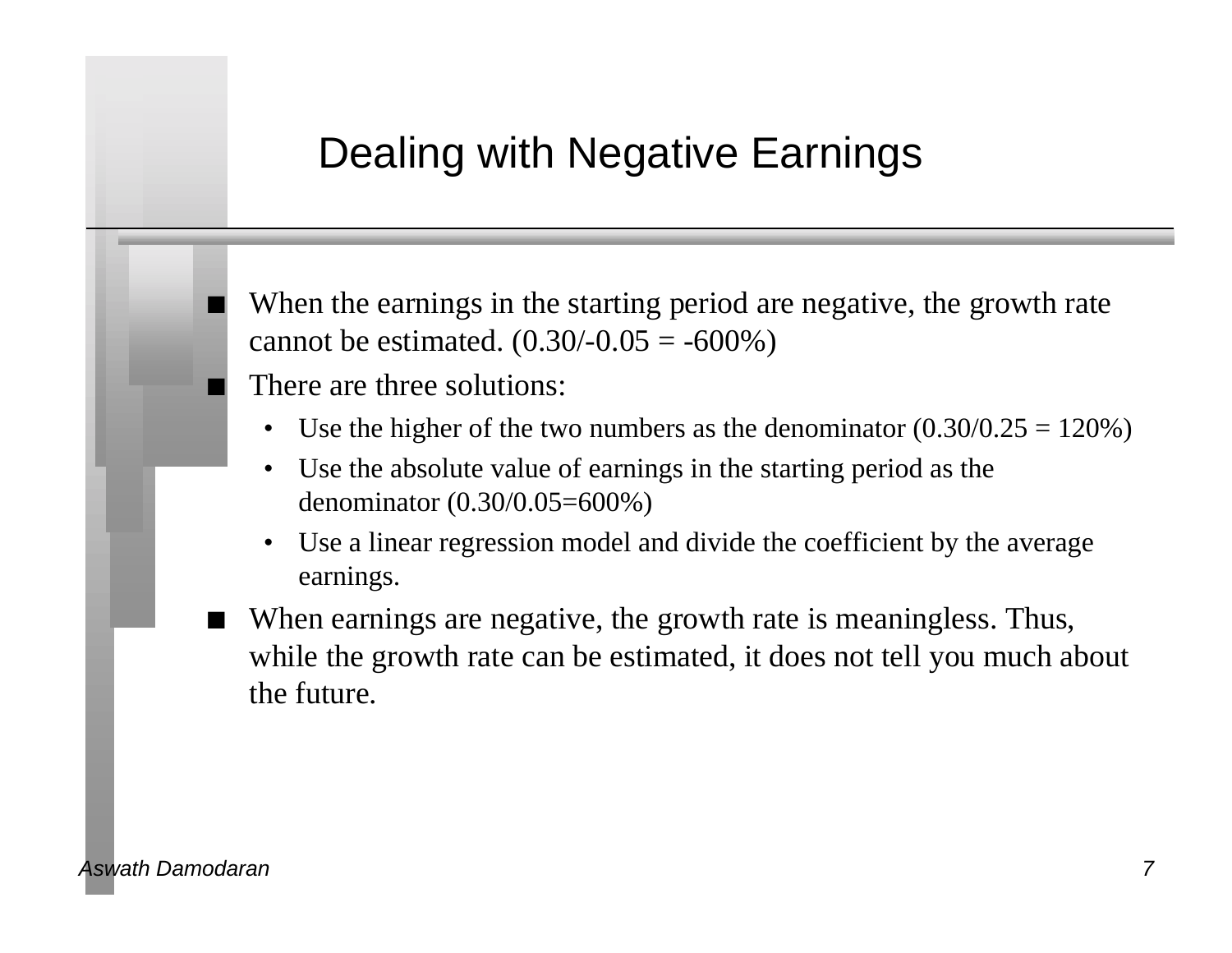### The Effect of Size on Growth: Callaway Golf

| Year | Net Profit | <b>Growth Rate</b> |
|------|------------|--------------------|
| 1990 | 1.80       |                    |
| 1991 | 6.40       | 255.56%            |
| 1992 | 19.30      | 201.56%            |
| 1993 | 41.20      | 113.47%            |
| 1994 | 78.00      | 89.32%             |
| 1995 | 97.70      | 25.26%             |
| 1996 | 122.30     | 25.18%             |

Geometric Average Growth Rate = 102%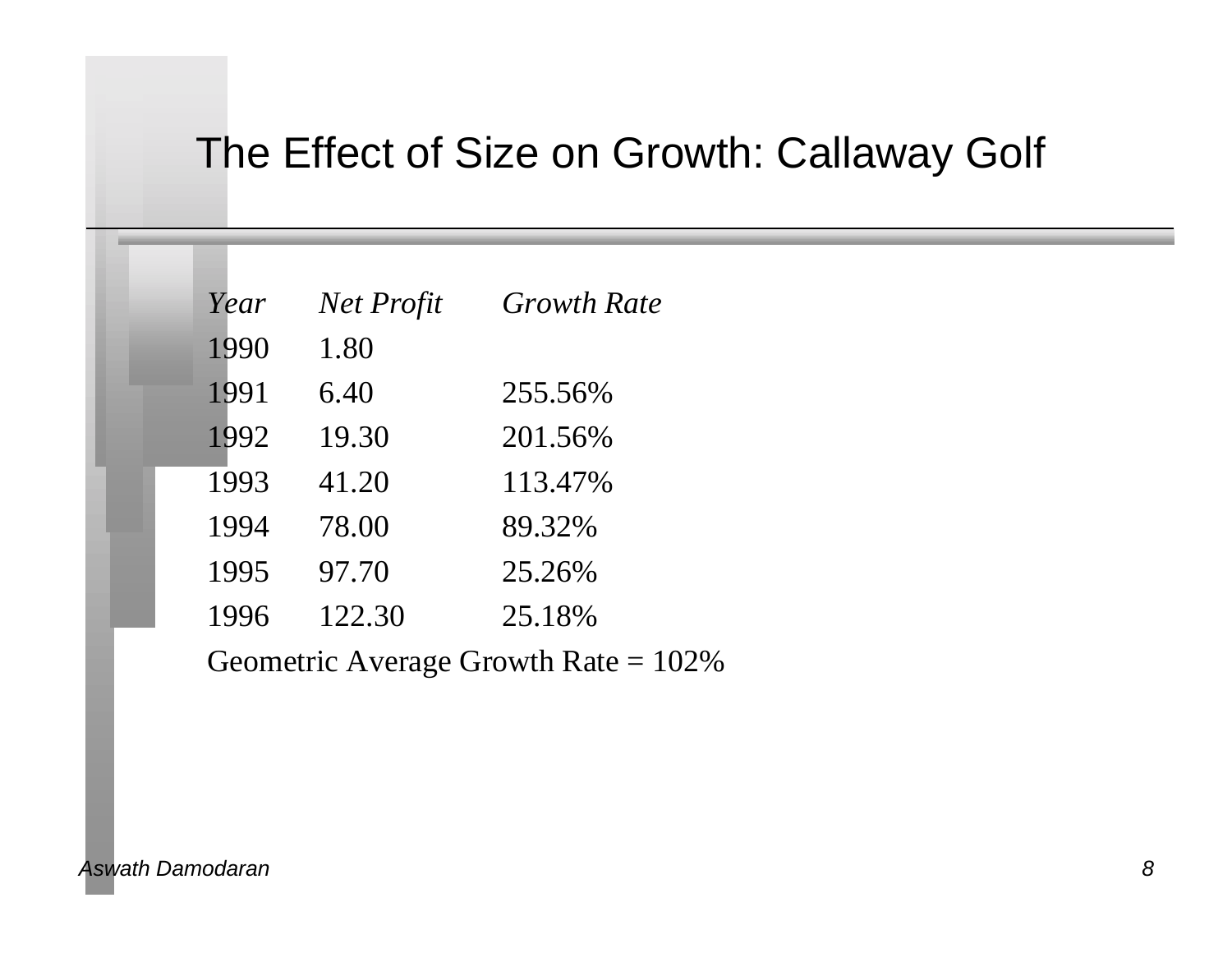### Extrapolation and its Dangers

| Net Profit<br>Year |  |
|--------------------|--|
|--------------------|--|

- 1996 \$ 122.30
- 1997 \$ 247.05
- 1998 \$ 499.03
- 1999 \$ 1,008.05
- 2000 \$ 2,036.25
- 2001 \$ 4,113.23
- If net profit continues to grow at the same rate as it has in the past 6 years, the expected net income in 5 years will be \$ 4.113 billion.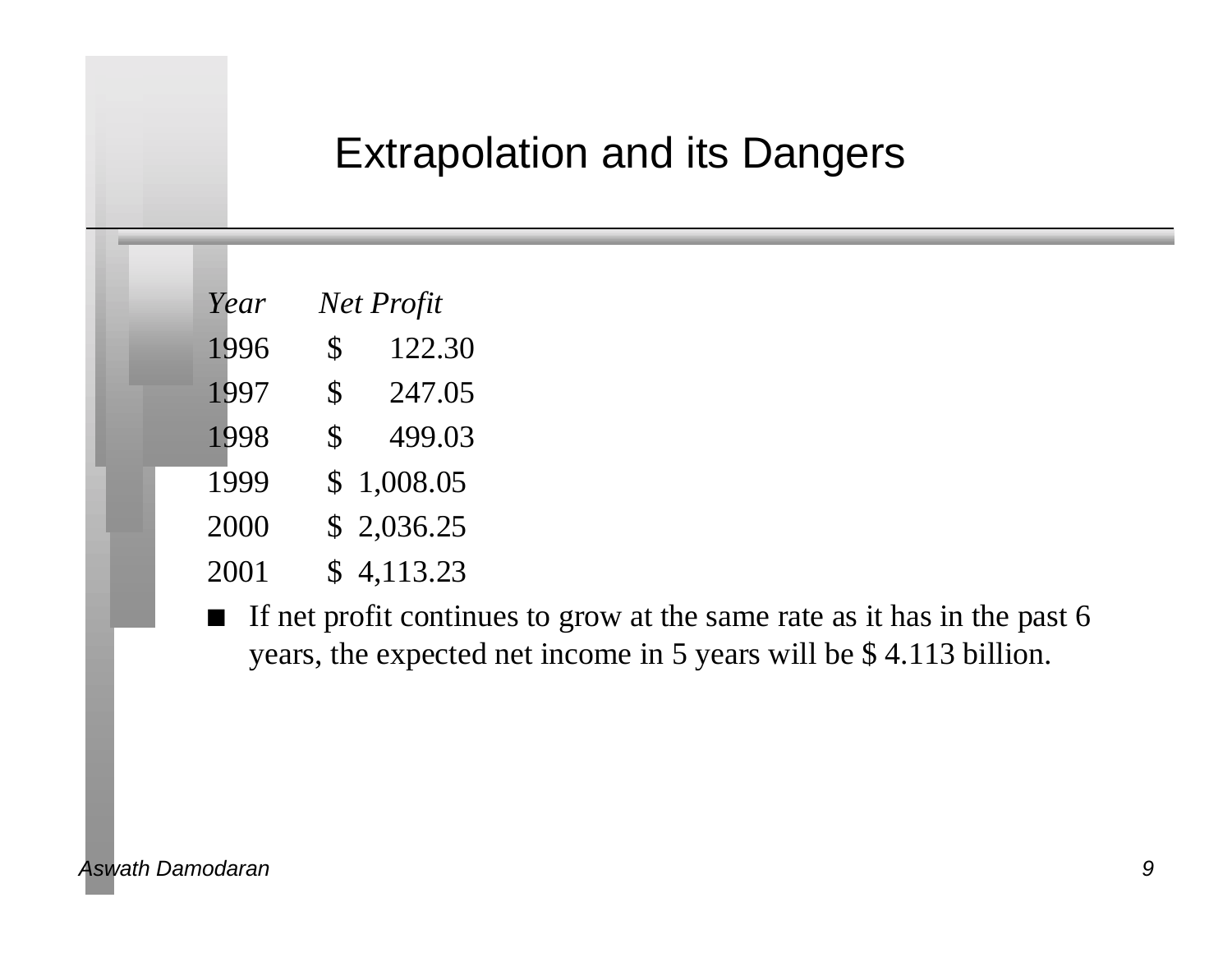## II. Analyst Forecasts of Growth

While the job of an analyst is to find under and over valued stocks in the sectors that they follow, a significant proportion of an analyst's time (outside of selling) is spent forecasting earnings per share.

- Most of this time, in turn, is spent forecasting earnings per share in the next earnings report
- While many analysts forecast expected growth in earnings per share over the next 5 years, the analysis and information (generally) that goes into this estimate is far more limited.
- Analyst forecasts of earnings per share and expected growth are widely disseminated by services such as Zacks and IBES, at least for U.S companies.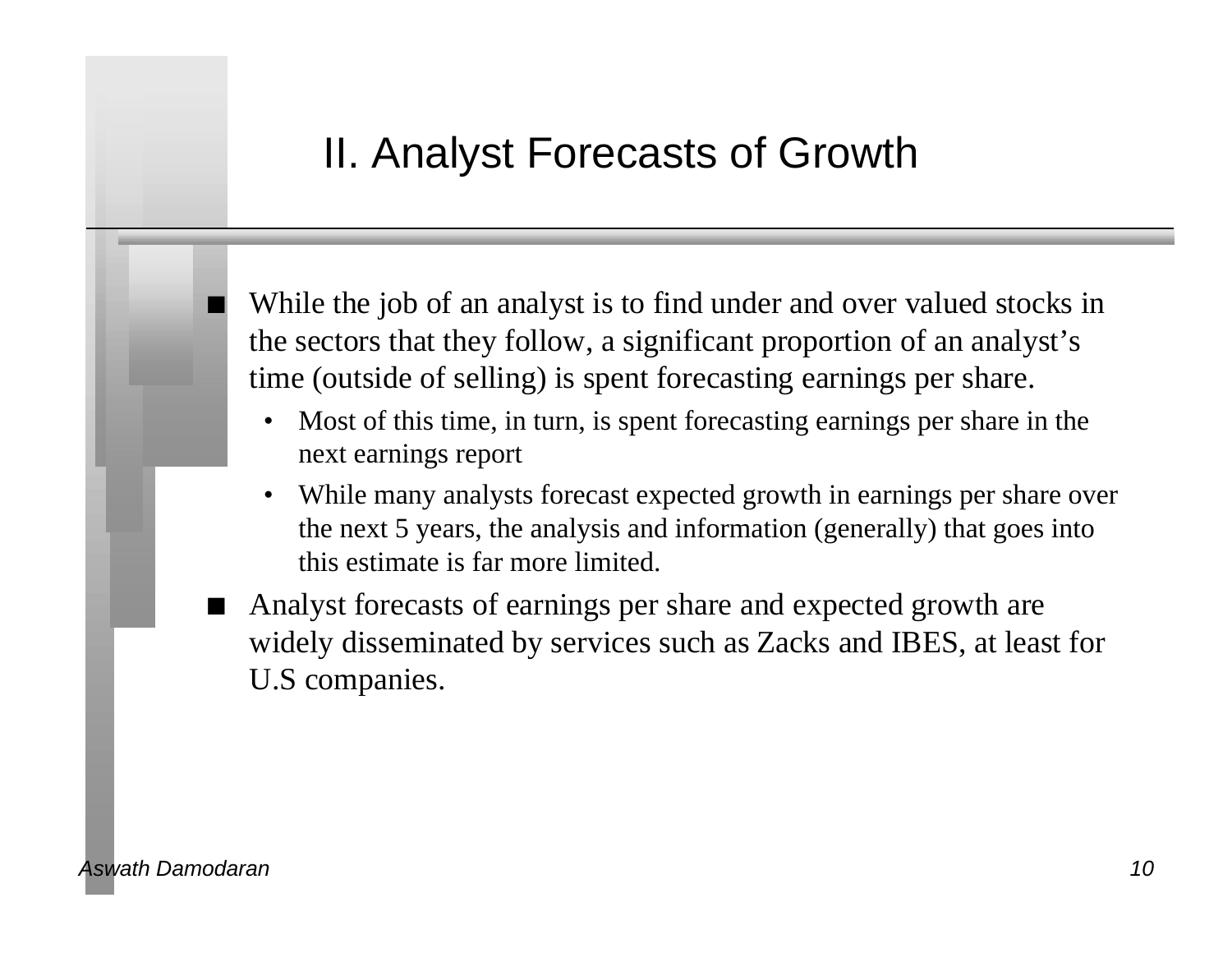### How good are analysts at forecasting growth?

Analysts forecasts of EPS tend to be closer to the actual EPS than simple time series models, but the differences tend to be small

| Study          | Time Period                            | <b>Analyst Forecast Error Time Series Model</b> |       |
|----------------|----------------------------------------|-------------------------------------------------|-------|
|                | Collins & Hopwood Value Line Forecasts | 31.7%                                           | 34.1% |
| Brown & Rozeff | Value Line Forecasts                   | 28.4%                                           | 32.2% |
| Fried & Givoly | <b>Earnings Forecaster</b>             | 16.4%                                           | 19.8% |

The advantage that analysts have over time series models

- tends to <u>decrease with the forecast period</u> (next quarter versus 5 years)
- tends to be greater for larger firms than for smaller firms
- tends to be greater at the industry level than at the company level
- Forecasts of growth (and revisions thereof) tend to be highly correlated across analysts.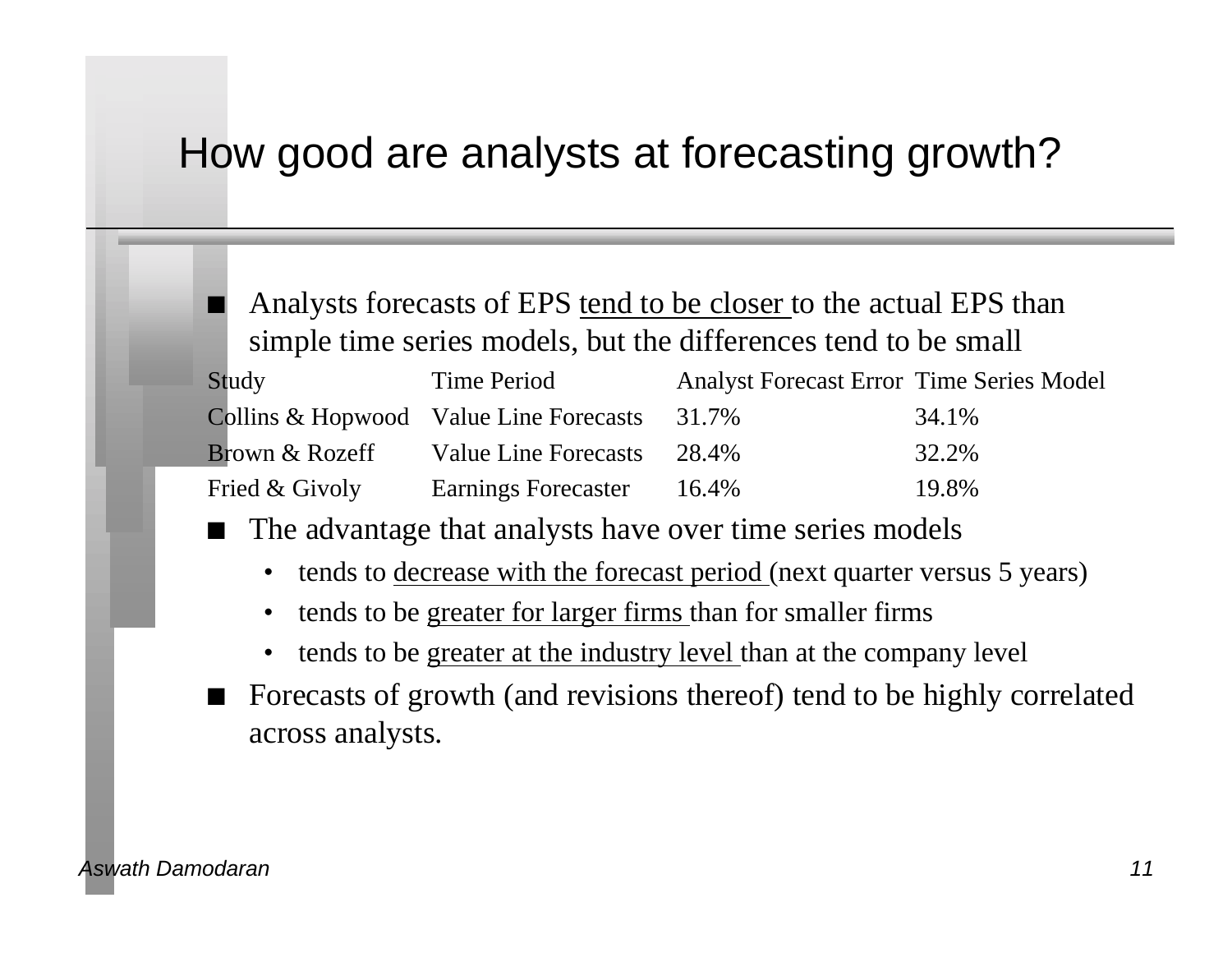### Are some analysts more equal than others?

#### n A study of All-America Analysts (chosen by Institutional Investor) found that

- There is no evidence that analysts who are chosen for the All-America Analyst team were chosen because they were better forecasters of earnings. (Their median forecast error in the quarter prior to being chosen was 30%; the median forecast error of other analysts was 28%)
- However, in the calendar year following being chosen as All-America analysts, these analysts become slightly better forecasters than their less fortunate brethren. (The median forecast error for All-America analysts is 2% lower than the median forecast error for other analysts)
- Earnings revisions made by All-America analysts tend to have a much greater impact on the stock price than revisions from other analysts
- The recommendations made by the All America analysts have a greater impact on stock prices (3% on buys; 4.7% on sells). For these recommendations the price changes are sustained, and they continue to rise in the following period (2.4% for buys; 13.8% for the sells).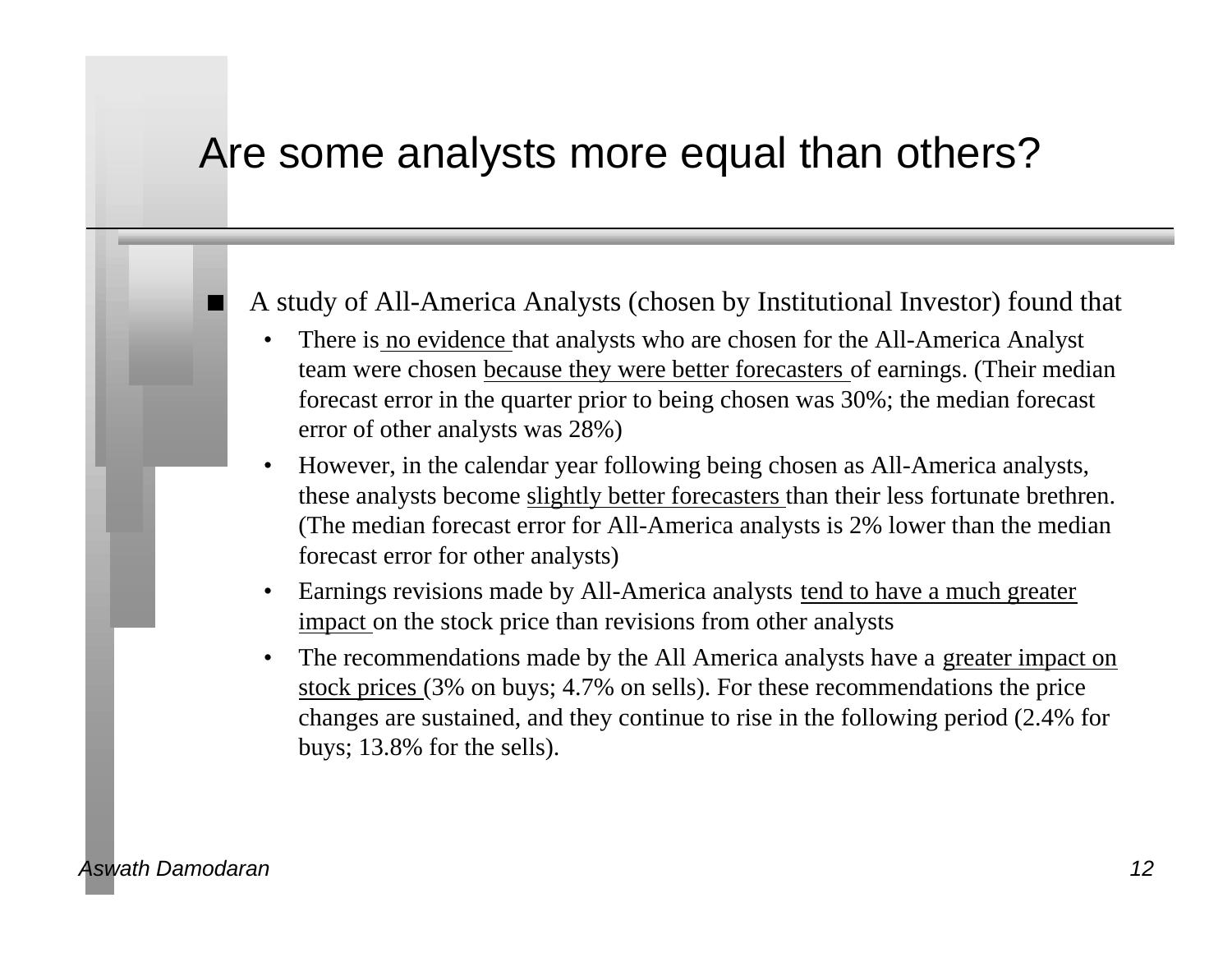### The Five Deadly Sins of an Analyst

- **Tunnel Vision**: Becoming so focused on the sector and valuations within the sector that they lose sight of the bigger picture.
- n **Lemmingitis**:Strong urge felt by analysts to change recommendations & revise earnings estimates when other analysts do the same.
- n **Stockholm Syndrome**(shortly to be renamed the Bre-X syndrome): Refers to analysts who start identifying with the managers of the firms that they are supposed to follow.
- **Factophobia** (generally is coupled with delusions of being a famous story teller): Tendency to base a recommendation on a "story" coupled with a refusal to face the facts.
- **Dr. Jekyll/Mr.Hyde:** Analyst who thinks his primary job is to bring in investment banking business to the firm.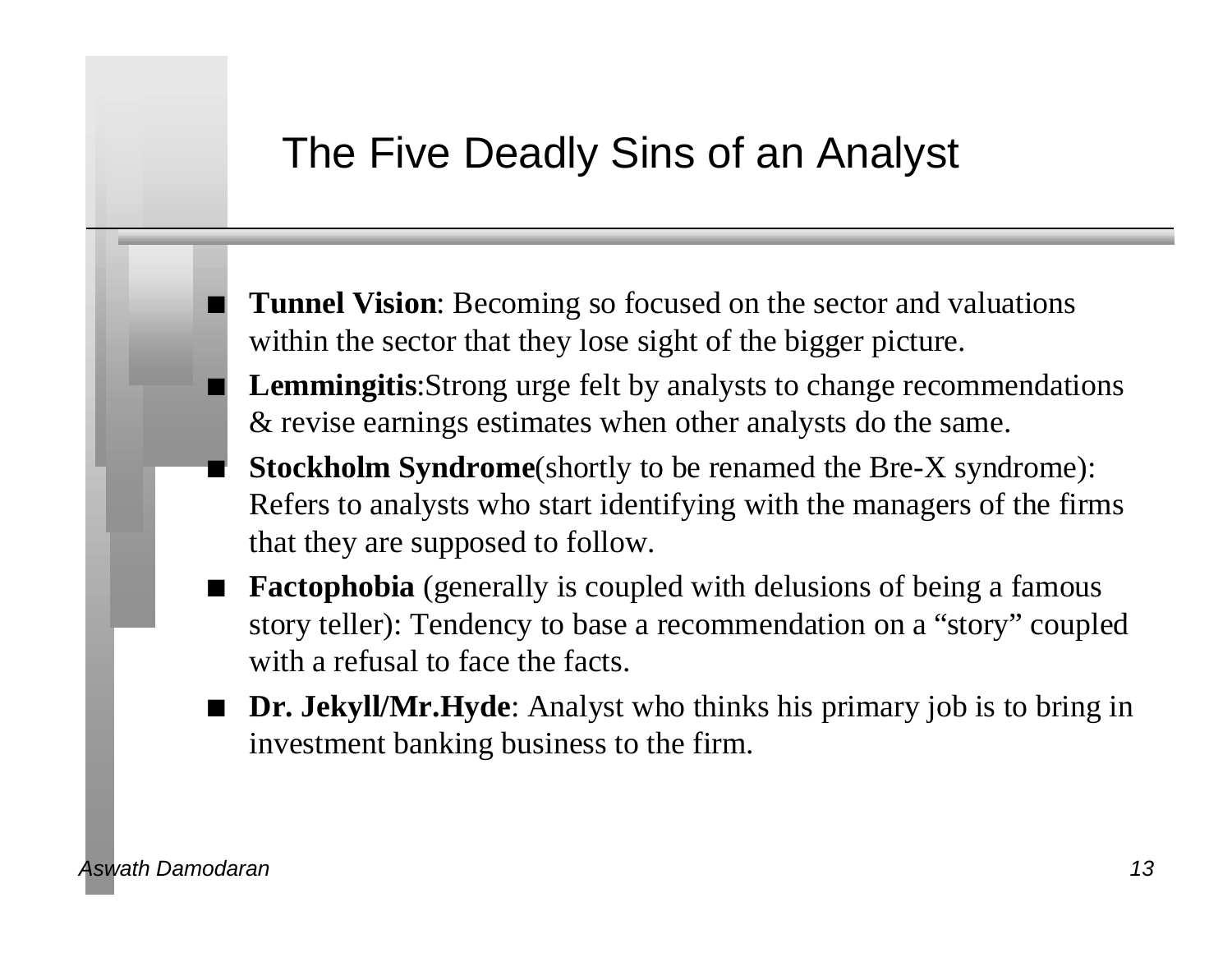#### Propositions about Analyst Growth Rates

- **Proposition 1**: There if far less private information and far more public information in most analyst forecasts than is generally claimed. **Proposition 2**: The biggest source of private information for analysts remains the company itself which might explain
	- why there are more buy recommendations than sell recommendations (information bias and the need to preserve sources)
	- why there is such a high correlation across analysts forecasts and revisions
	- why All-America analysts become better forecasters than other analysts after they are chosen to be part of the team.
- **Proposition 3**: There is value to knowing what analysts are forecasting as earnings growth for a firm. There is, however, danger when they agree too much (lemmingitis) and when they agree to little (in which case the information that they have is so noisy as to be useless).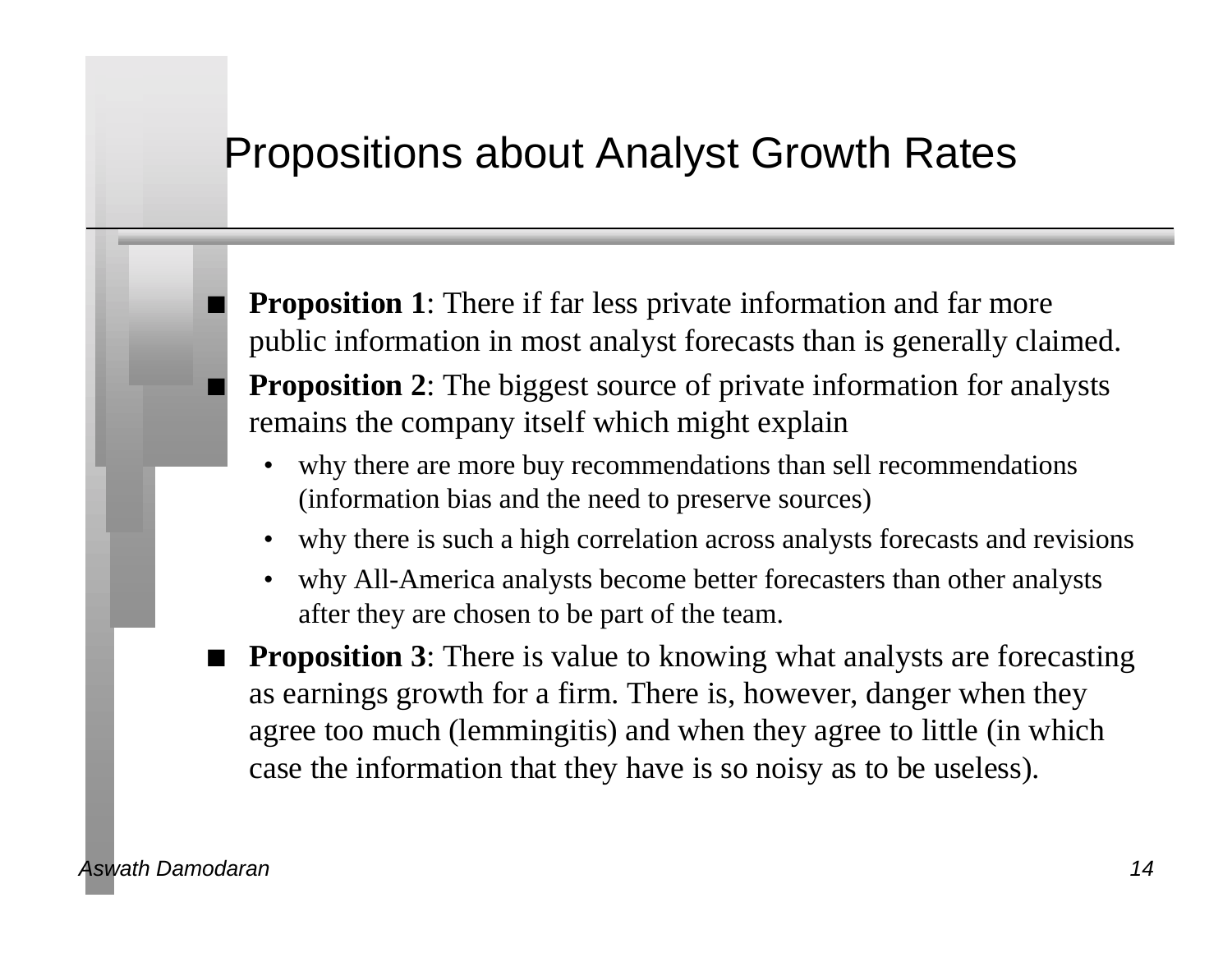#### III. Fundamental Growth Rates

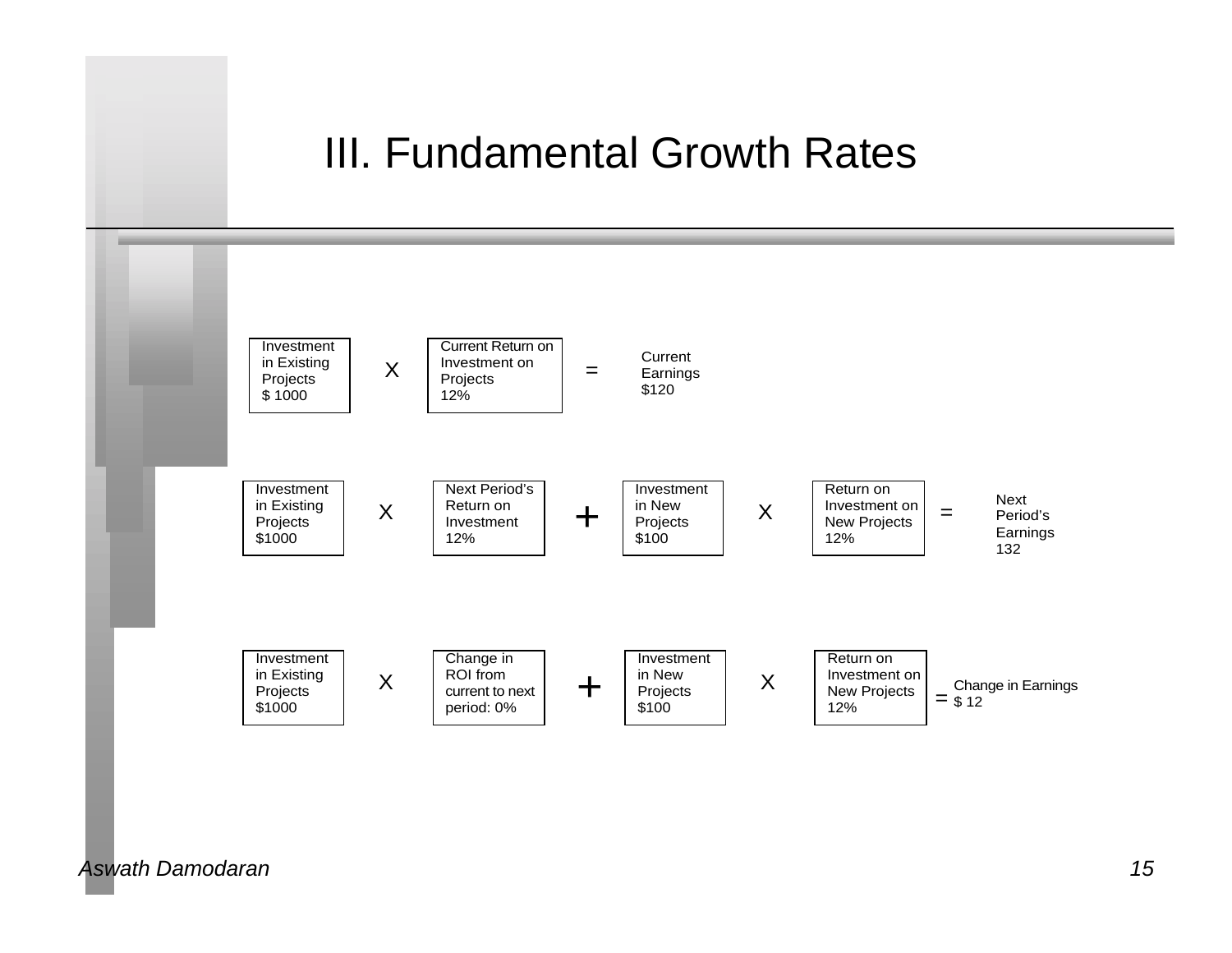#### Growth Rate Derivations

In the special case where ROI on existing projects remains unchanged and is equal to the ROI on new projects

| <b>Investment in New Projects</b> | Return on Investment | <b>Change in Earnings</b> |
|-----------------------------------|----------------------|---------------------------|
| <b>Current Earnings</b>           |                      | <b>Current Earnings</b>   |
| <u>100</u>                        |                      | \$12                      |
| 120                               | 12%                  | \$120                     |
| <b>Reinvestment Rate</b>          | Return on Investment | Growth Rate in Earnings   |
| 83.33%                            | 12%                  | 10%                       |

in the more general case where ROI can change from period to period, this can be expanded as follows:

Investment in Existing Projects\*(Change in ROI) + New Projects (ROI) Investment in Existing Projects\* Current ROI Change in Earnings  $=$  Current Earnings

For instance, if the ROI increases from 12% to 13%, the expected growth rate can be written as follows:

| $$1,000*(.13-.12) + 100(13%)$ | \$23  | $= 19.17%$ |
|-------------------------------|-------|------------|
| $$1000$ $*$ .12               | \$120 |            |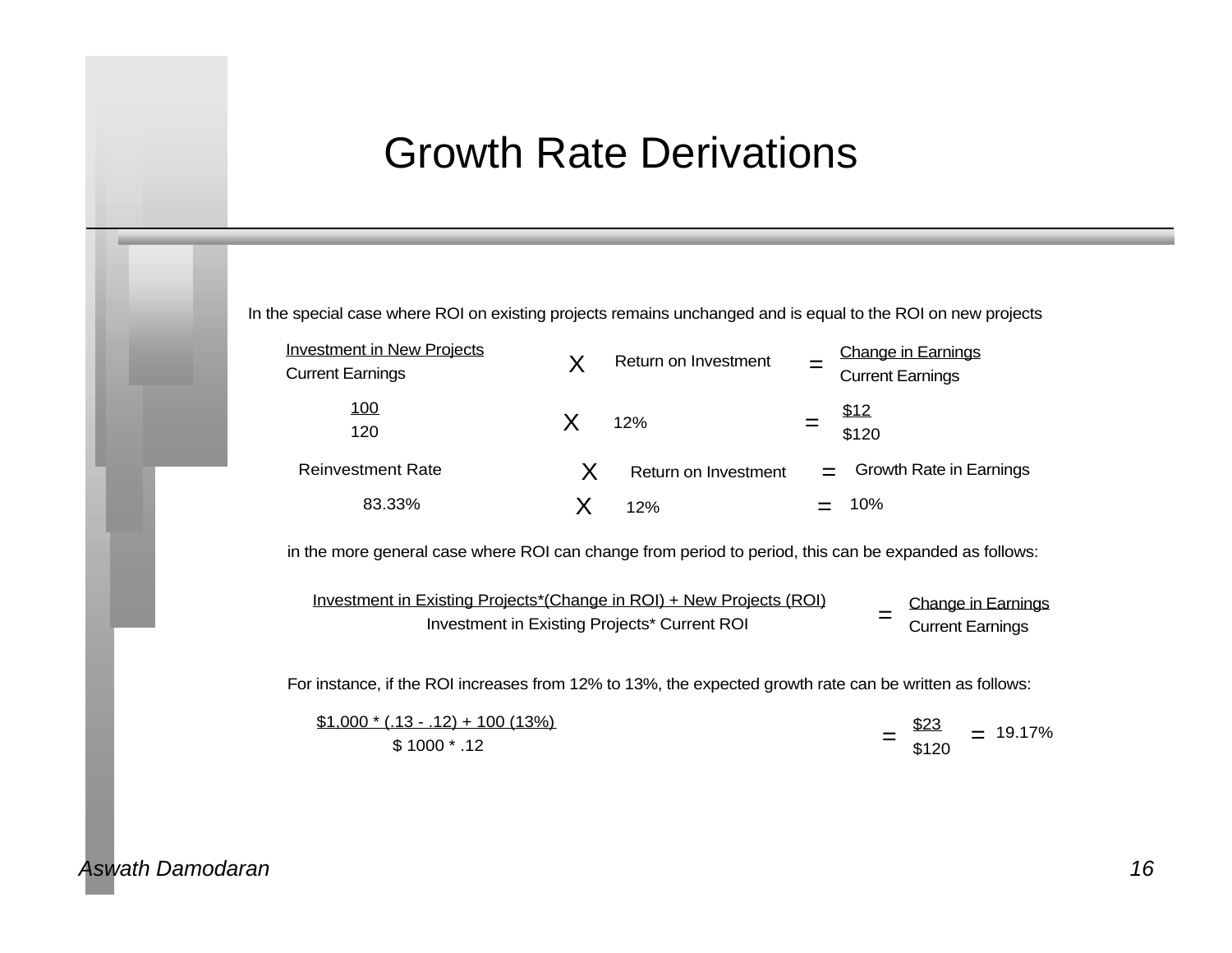# I. Expected Long Term Growth in EPS

- When looking at growth in earnings per share, these inputs can be cast as follows:
- Reinvestment Rate = Retained Earnings/ Current Earnings = Retention Ratio Return on Investment =  $ROE = Net$  Income/Book Value of Equity
- n In the special case where the current ROE is expected to remain unchanged
- $g_{EPS}$  = Retained Earnings<sub>t-1</sub>/ NI<sub>t-1</sub> \* ROE
	- $=$  Retention Ratio  $*$  ROE
	- $=$  h  $*$  ROE
- Proposition 1: The expected growth rate in earnings for a company cannot exceed its return on equity in the long term.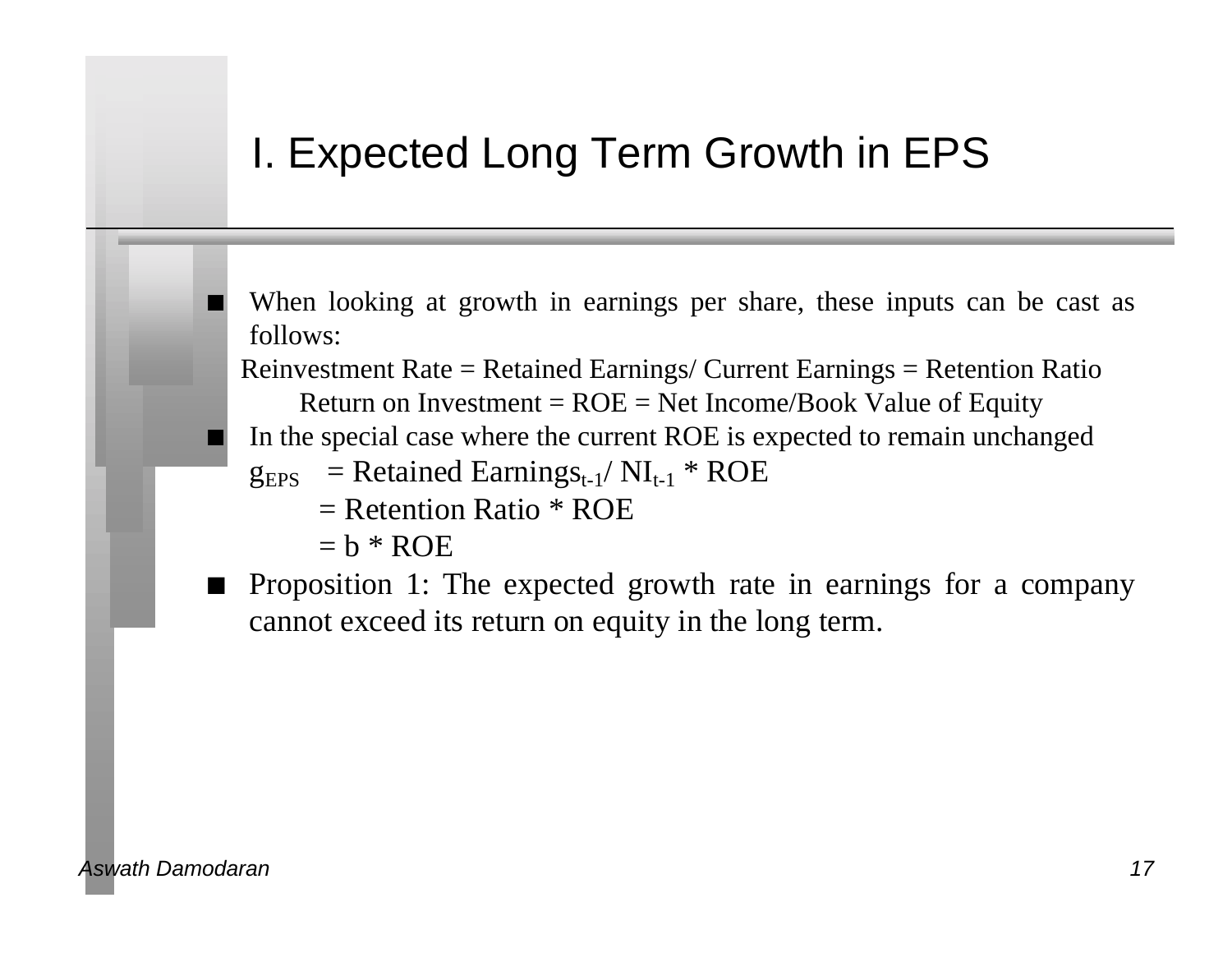# Estimating Expected Growth in EPS: ABN Amro

Current Return on Equity  $= 15.79\%$ 

Current Retention Ratio =  $1 - DPS/EPS = 1 - 1.13/2.45 = 53.88\%$ 

If ABN Amro can maintain its current ROE and retention ratio, its expected growth in EPS will be:

Expected Growth Rate =  $0.5388(15.79%) = 8.51%$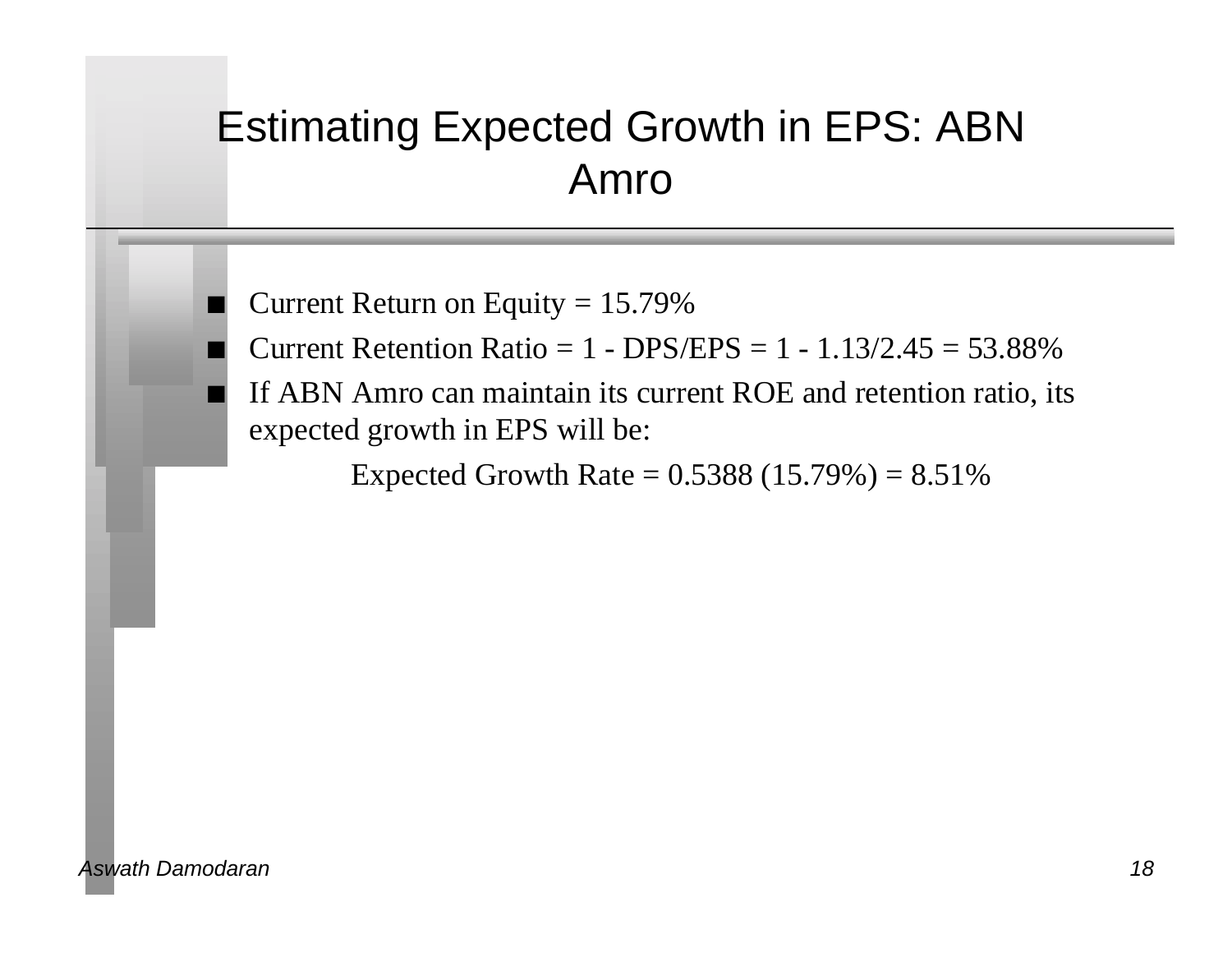#### Expected ROE changes and Growth

Assume now that ABN Amro's ROE next year is expected to increase to 17%, while its retention ratio remains at 53.88%. What is the new expected long term growth rate in earnings per share?

- Will the expected growth rate in earnings per share next year be greater than, less than or equal to this estimate?
- $\Box$  greater than
- $\Box$  less than
- $\Box$  equal to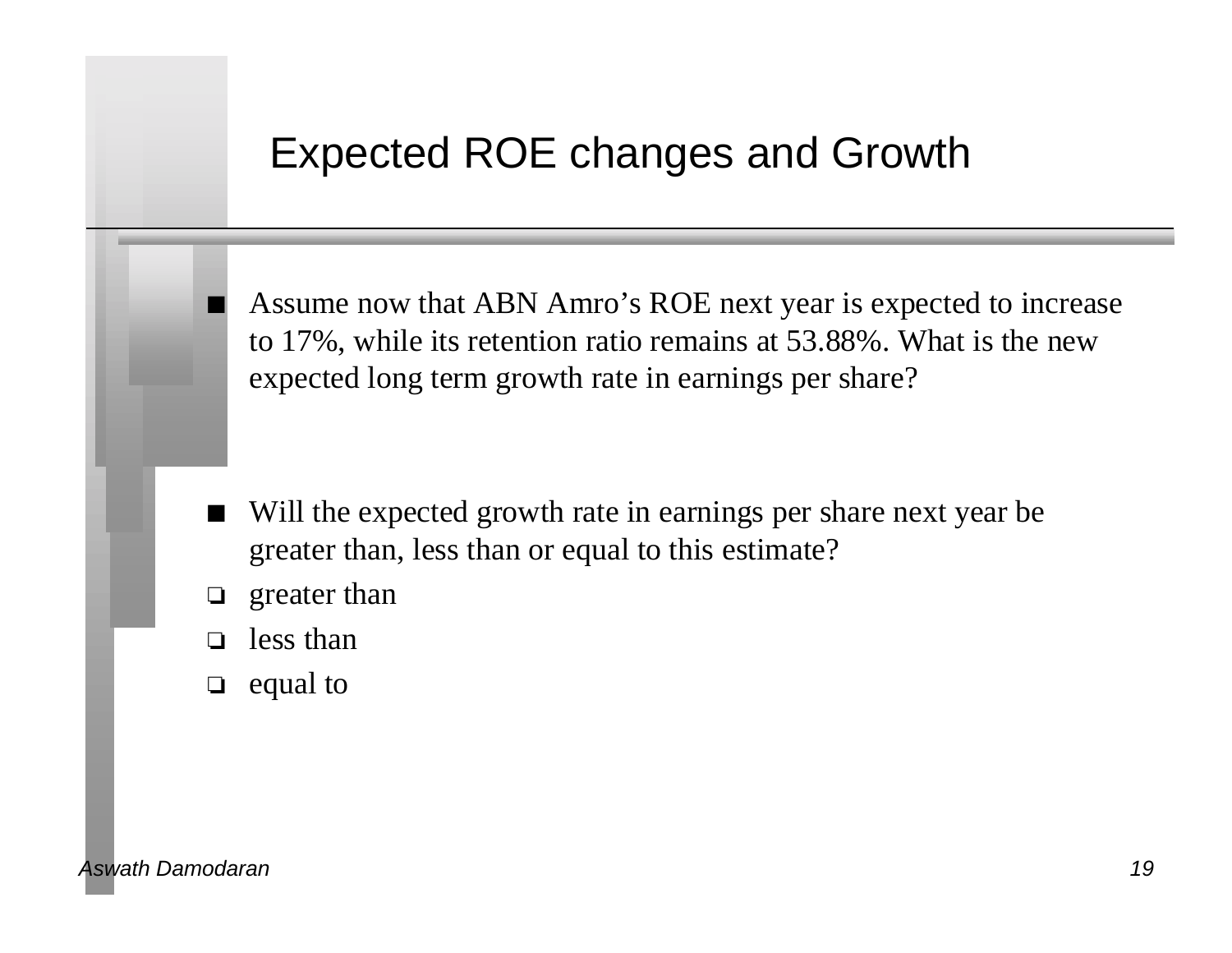### Changes in ROE and Expected Growth

When the ROE is expected to change,

 $g_{EPS}$ = b \*ROE<sub>t+1</sub> +(ROE<sub>t+1</sub> – ROE<sub>t</sub>)/ ROE<sub>t</sub>

n Proposition 2: Small changes in ROE translate into large changes in the expected growth rate.

- The lower the current ROE, the greater the effect on growth of changes in the ROE.
- n Proposition 3: No firm can, in the long term, sustain growth in earnings per share from improvement in ROE.
	- Corollary: The higher the existing ROE of the company (relative to the business in which it operates) and the more competitive the business in which it operates, the smaller the scope for improvement in ROE.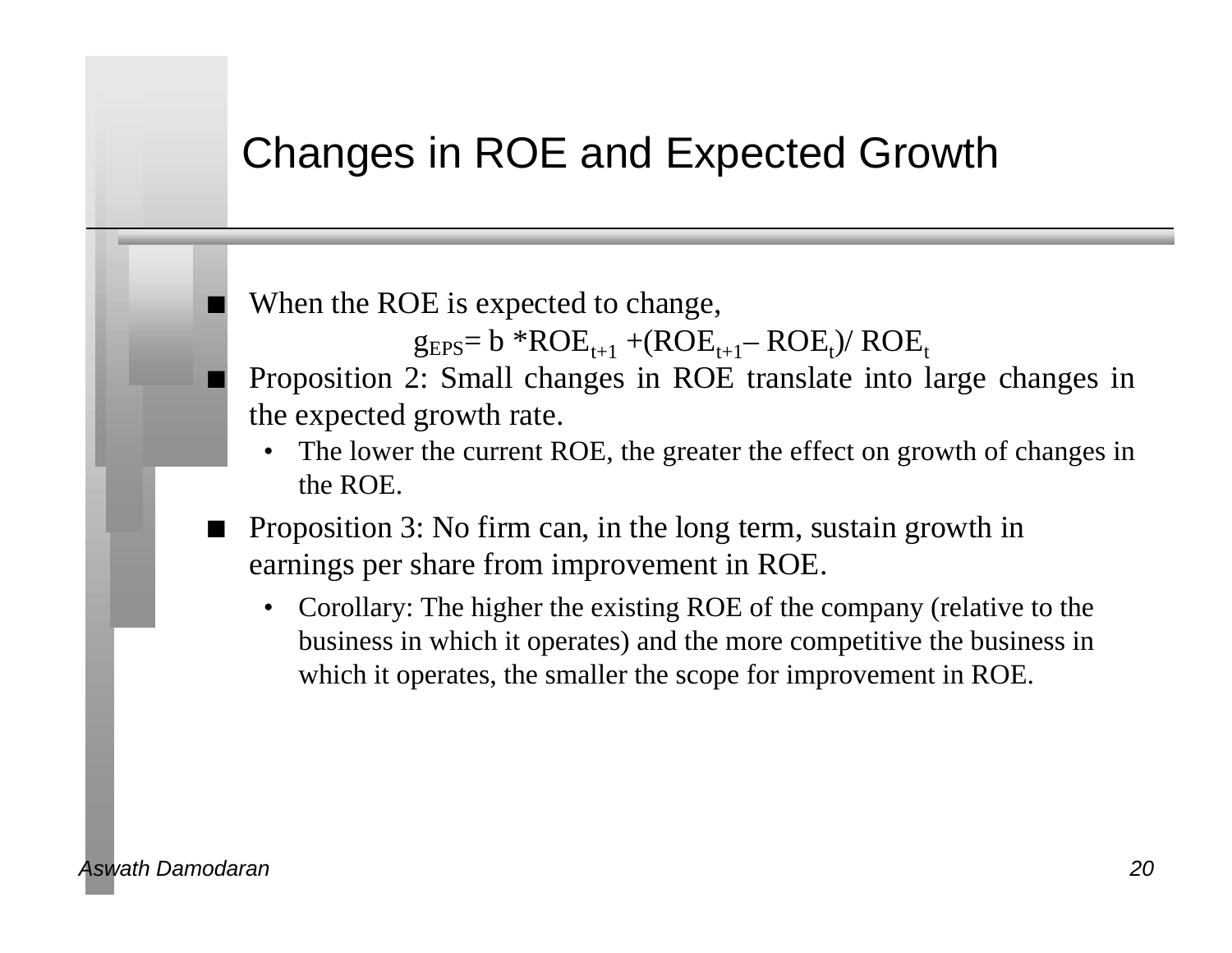# Changes in ROE: ABN Amro

Assume now that ABN's expansion into Asia will push up the ROE to 17%, while the retention ratio will remain 53.88%. The expected growth rate in that year will be:

- $g_{EPS}$  = b \*ROE<sub>t+1</sub> + (ROE<sub>t+1</sub> ROE<sub>t</sub>)/ ROE<sub>t</sub>  $=$ (.5388)(.17)+(.17-.1579)/(.1579)
	- $= 16.83\%$
- Note that 1.21% improvement in ROE translates into almost a doubling of the growth rate from 8.51% to 16.83%.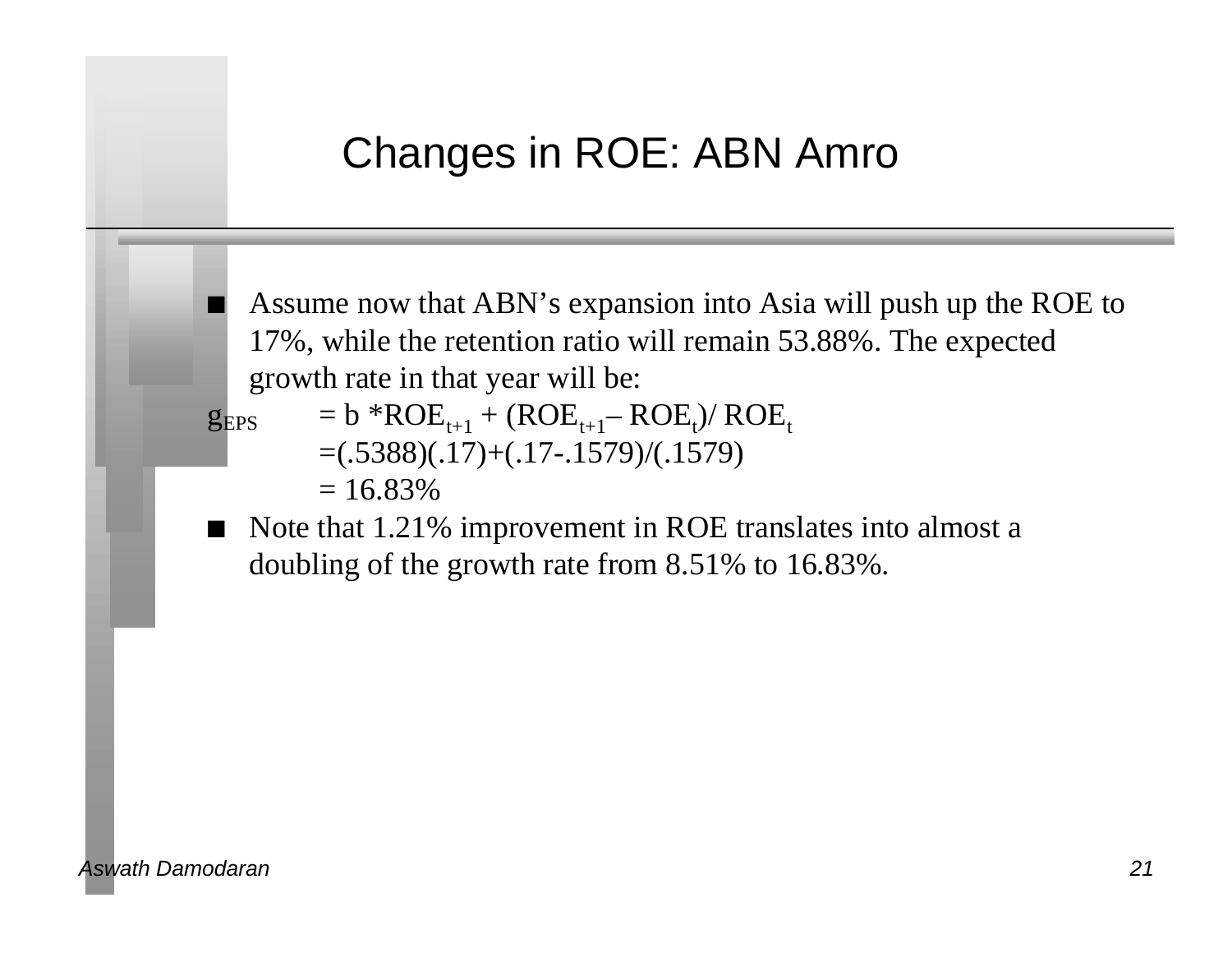### ROE and Leverage

```
ROE = ROC + D/E (ROC - i (1-t))
```
where,

 $\text{ROC} = \text{EBIT}_{t} (1 - \text{tax rate}) / \text{BV of Capital}_{t-1}$ 

 $D/E = BV$  of Debt/ BV of Equity

- i = Interest Expense on Debt / BV of Debt
- $t = Tax$  rate on ordinary income
- Note that BV of capital  $=$  BV of Debt  $+$  BV of Equity.
- n BV: Book Value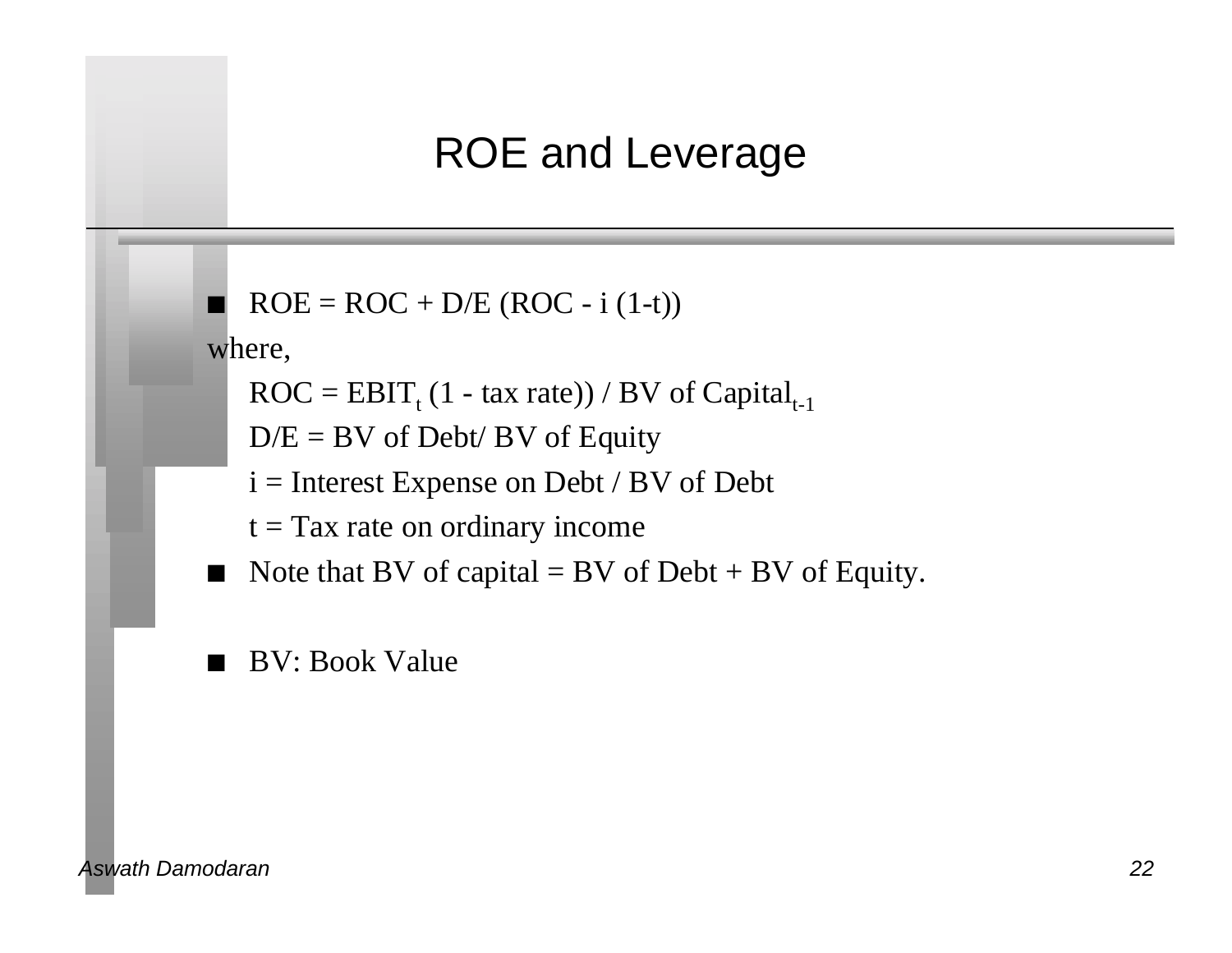### Decomposing ROE: Brahma

Real Return on Capital =  $687$  (1-.32) / (1326+542+478) = 19.91%

- This is assumed to be real because both the book value and income are inflation adjusted.
- Debt/Equity Ratio =  $(542+478)/1326 = 0.77$
- After-tax Cost of Debt =  $8.25\%$  (1-.32) =  $5.61\%$  (Real BR)
- Return on Equity =  $ROC + D/E (ROC i(1-t))$  $19.91\% + 0.77$  (19.91% - 5.61%) = 30.92%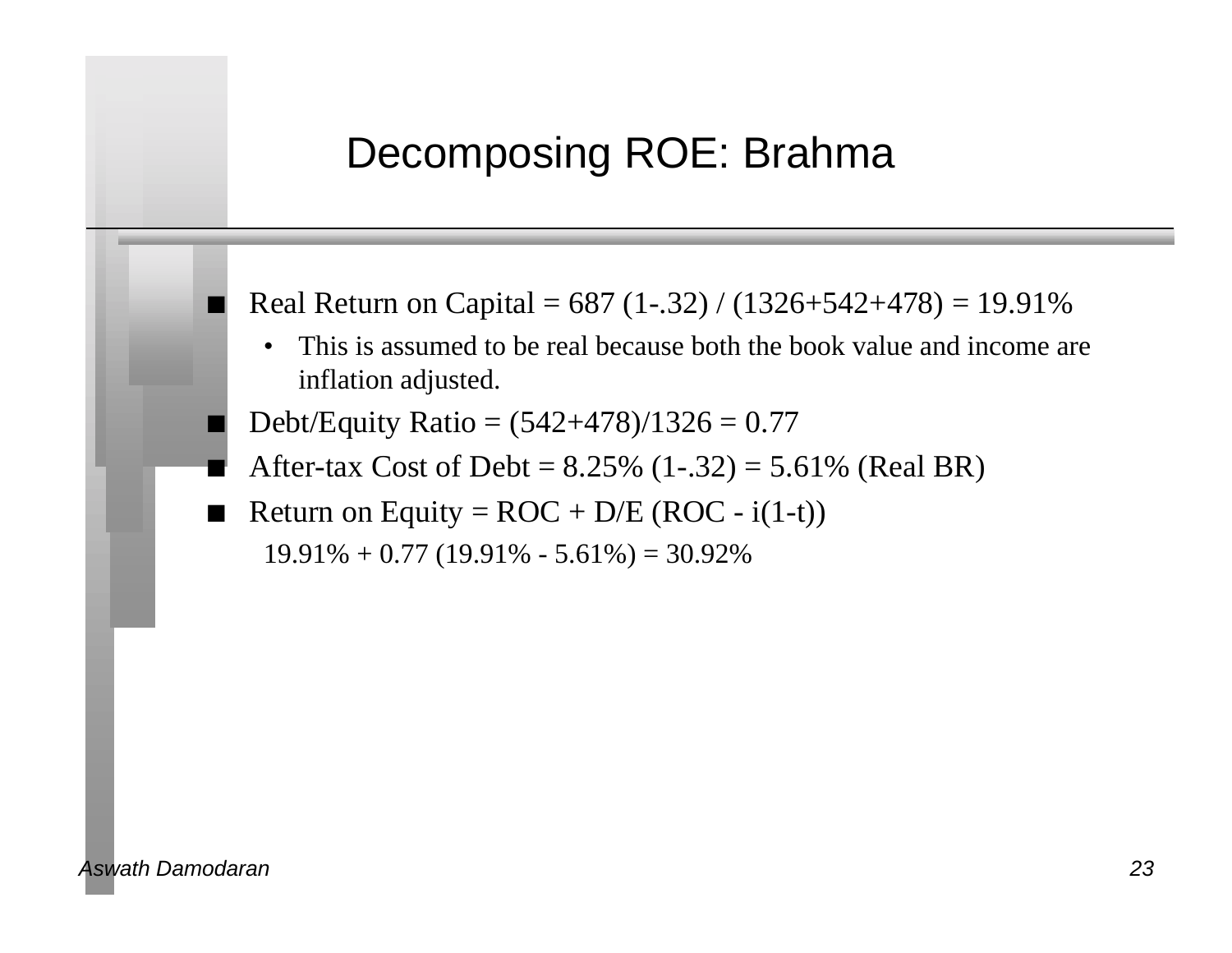### Decomposing ROE: Titan Watches (India)

- Return on Capital = 713 (1-.25)/(1925+2378+1303) =  $9.54\%$
- Debt/Equity Ratio =  $(2378 + 1303)/1925 = 1.91$
- After-tax Cost of Debt =  $13.5\%$  (1-.25) =  $10.125\%$
- Return on Equity =  $ROC + D/E (ROC i(1-t))$ 
	- $9.54\% + 1.91 (9.54\% 10.125\%) = 8.42\%$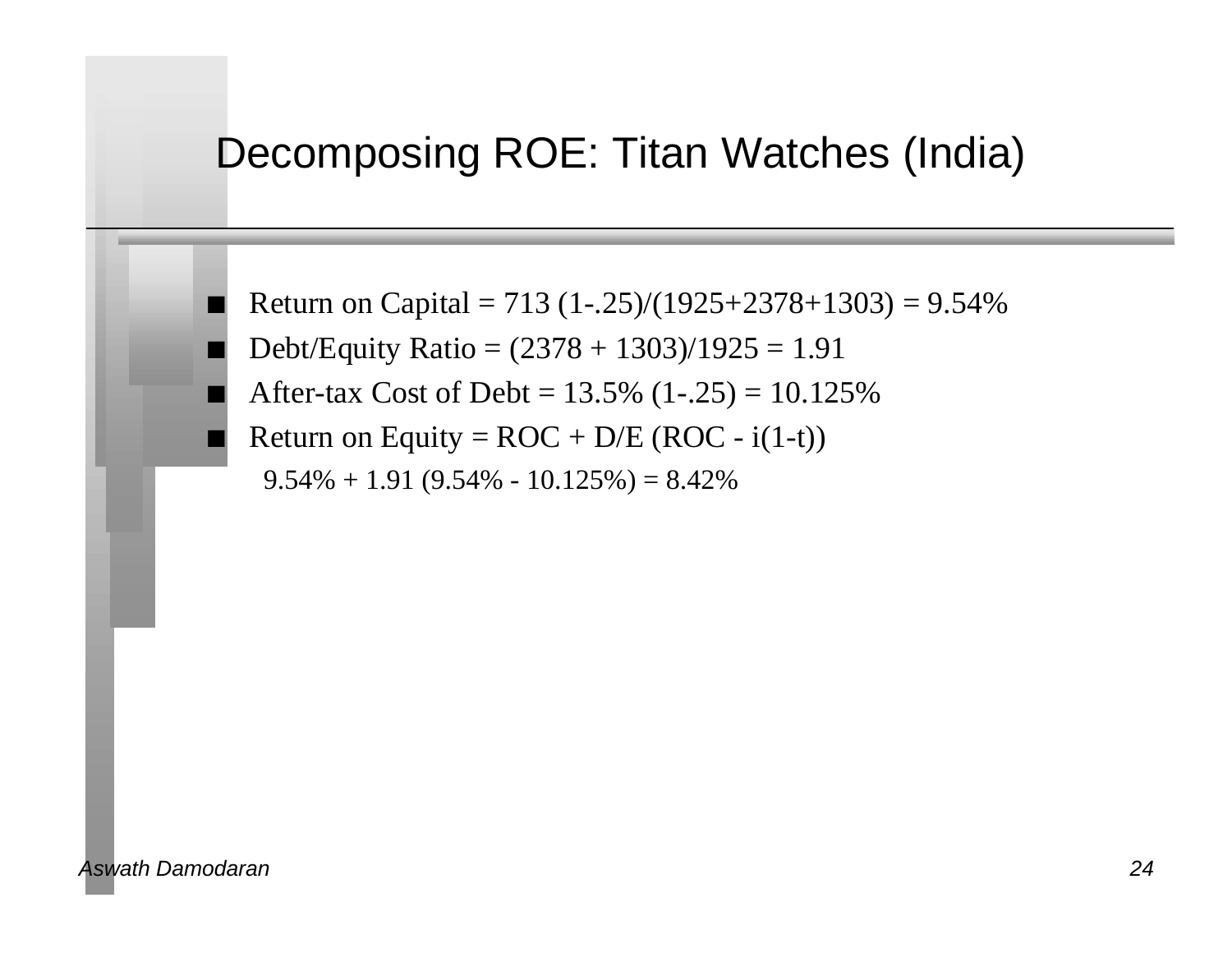### II. Expected Growth in Net Income

The limitation of the EPS fundamental growth equation is that it focuses on per share earnings and assumes that reinvested earnings are invested in projects earning the return on equity.

A more general version of expected growth in earnings can be obtained by substituting in the equity reinvestment into real investments (net capital expenditures and working capital):

Equity Reinvestment Rate = (Net Capital Expenditures + Change in Working Capital) (1 - Debt Ratio)/ Net Income

Expected Growth<sub>Net Income</sub> = Equity Reinvestment Rate  $*$  ROE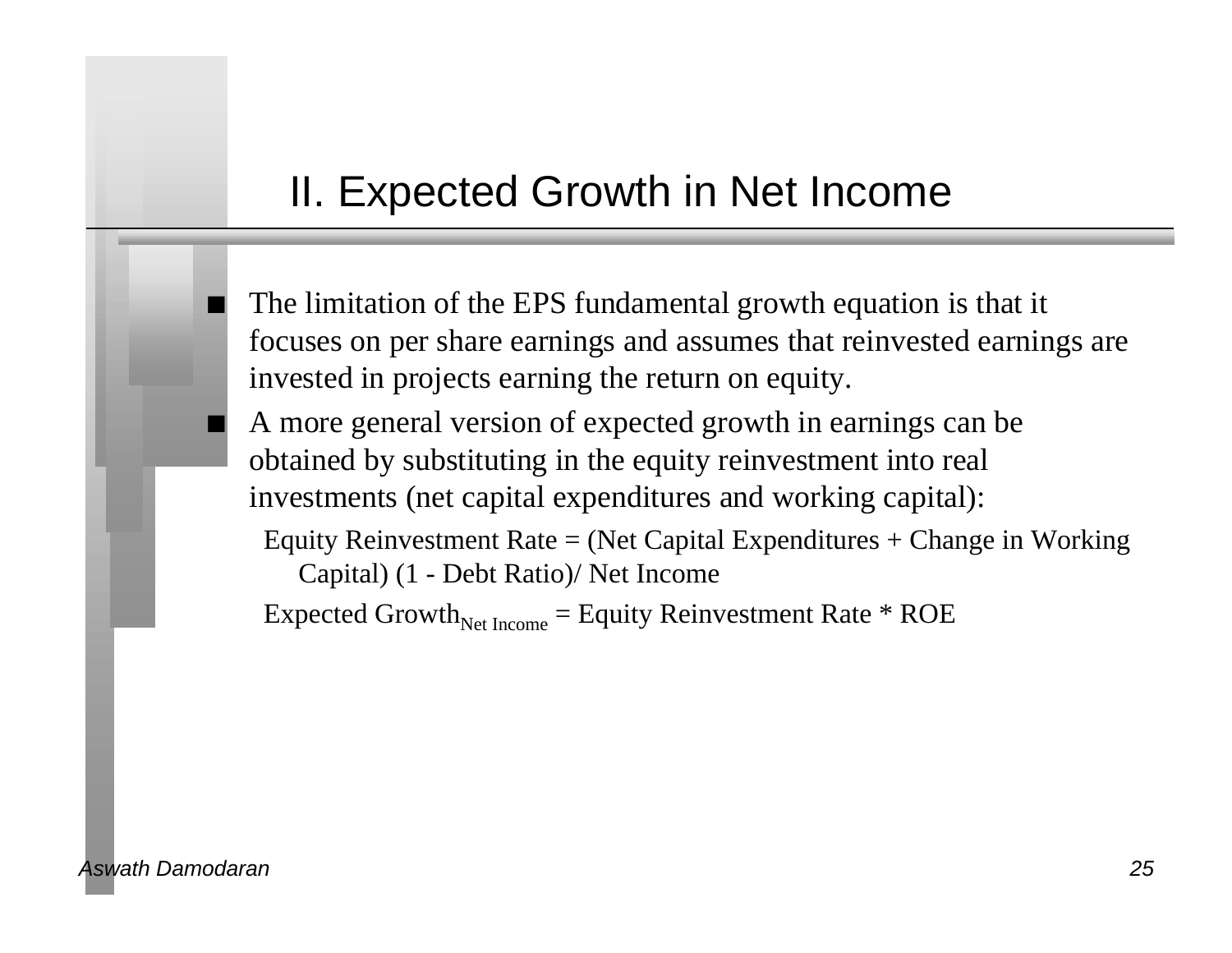# III. Expected Growth in EBIT And Fundamentals: Stable ROC and Reinvestment Rate

- When looking at growth in operating income, the definitions are Reinvestment Rate = (Net Capital Expenditures + Change in  $WC$ )/EBIT(1-t) Return on Investment =  $ROC = EBIT(1-t)/(BV)$  of Debt + BV of Equity)
- n Reinvestment Rate and Return on Capital
- $g_{EBIT}$  = (Net Capital Expenditures + Change in WC)/EBIT(1-t) \* ROC  $=$  Reinvestment Rate  $*$  ROC
- n **Proposition: The net capital expenditure needs of a firm, for a given growth rate, should be inversely proportional to the quality of its investments.**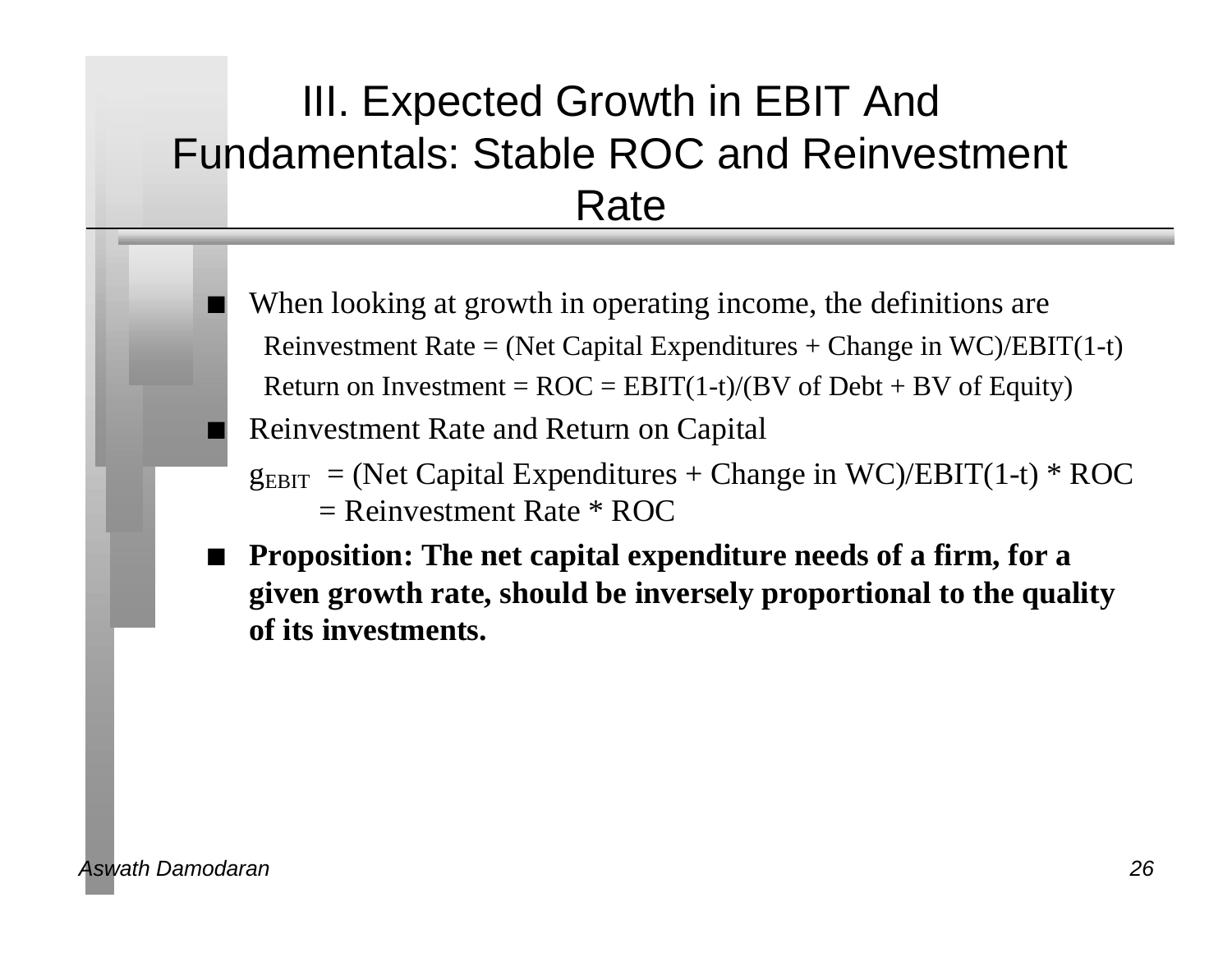# No Net Capital Expenditures and Long Term Growth

You are looking at a valuation, where the terminal value is based upon the assumption that operating income will grow 3% a year forever, but there are no net cap ex or working capital investments being made after the terminal year. When you confront the analyst, he contends that this is still feasible because the company is becoming more efficient with its existing assets and can be expected to increase its return on capital over time. Is this a reasonable explanation?

o Yes

o No

Explain.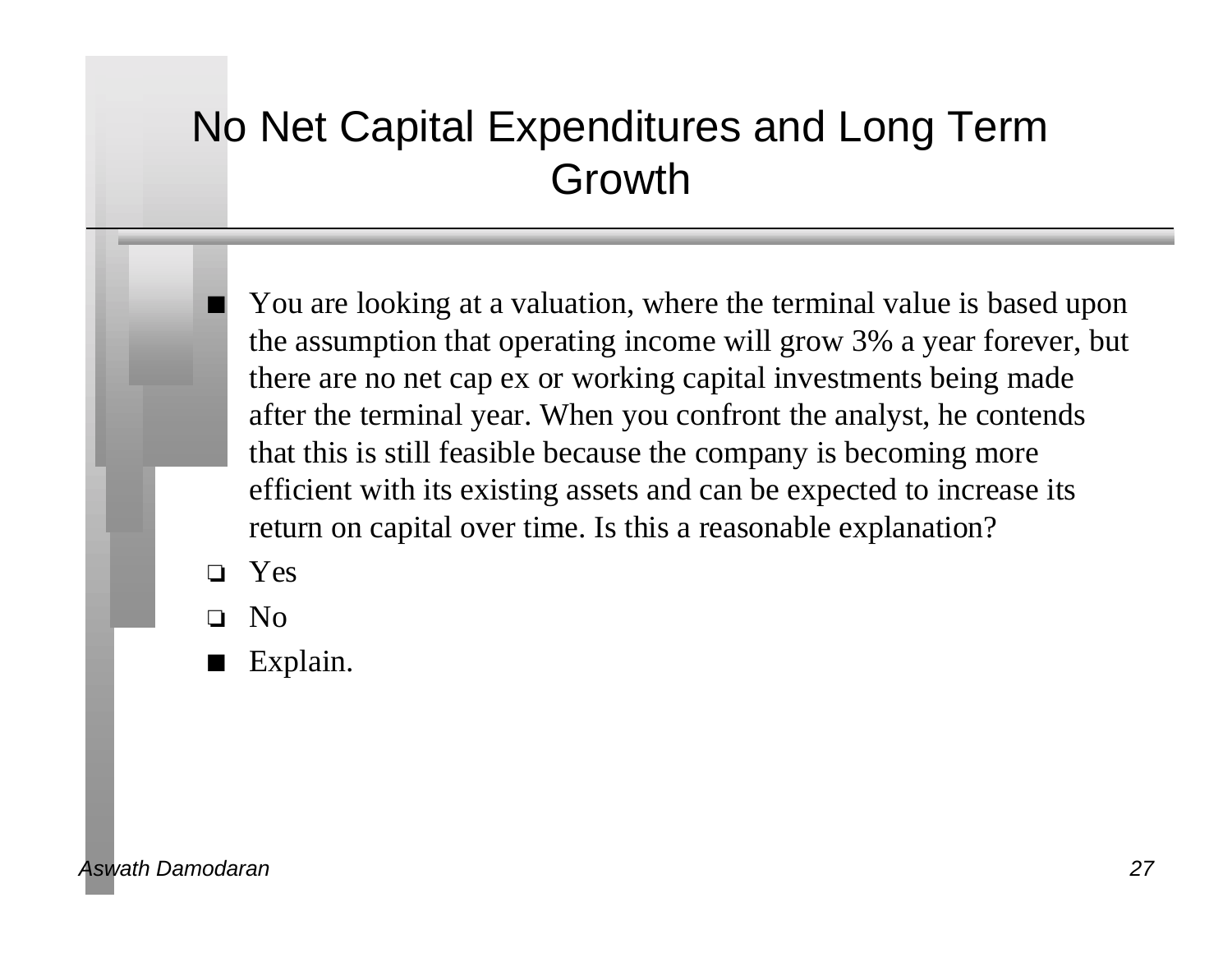# Estimating Growth in EBIT: Cisco versus Motorola

*Cisco's Fundamentals*

- Reinvestment Rate  $= 106.81\%$
- Return on Capital  $=34.07\%$
- Expected Growth in EBIT = $(1.0681)(.3407) = 36.39\%$

*Motorola's Fundamentals*

- Reinvestment Rate  $= 52.99\%$
- Return on Capital  $= 12.18\%$
- Expected Growth in EBIT =  $(.5299)(.1218) = 6.45\%$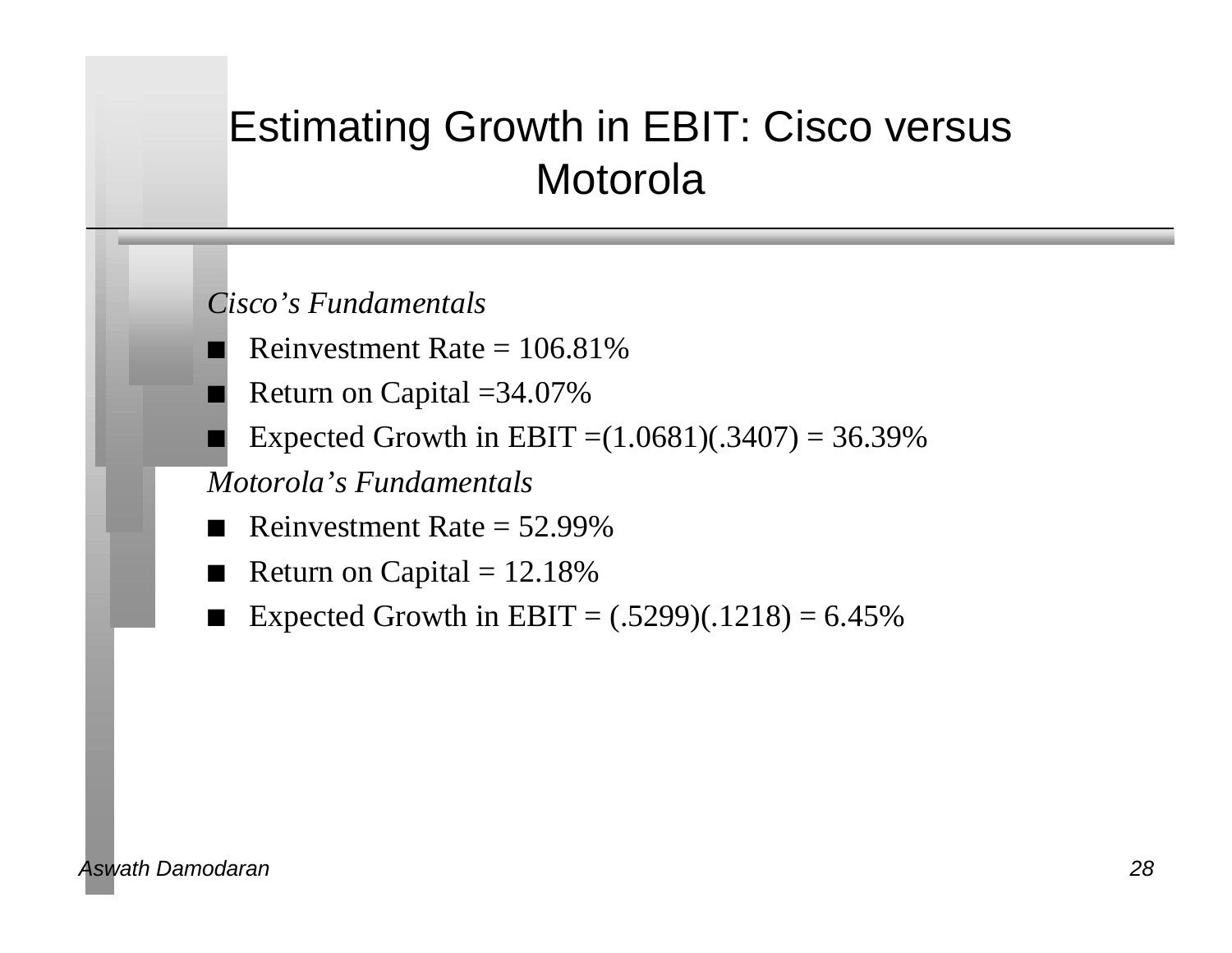# IV. Operating Income Growth when Return on Capital is Changing

- When the return on capital is changing, there will be a second component to growth, positive if the return on capital is increasing and negative if the return on capital is decreasing.
- If ROC<sub>t</sub> is the return on capital in period t and ROC<sub>t+1</sub> is the return on capital in period  $t+1$ , the expected growth rate in operating income will be:

Expected Growth Rate =  $ROC_{t+1} * Reinvestment$  rate

 $+(ROC_{t+1} - ROC_{t})/ROC_{t}$ 

If the change is over multiple periods, the second component should be spread out over each period.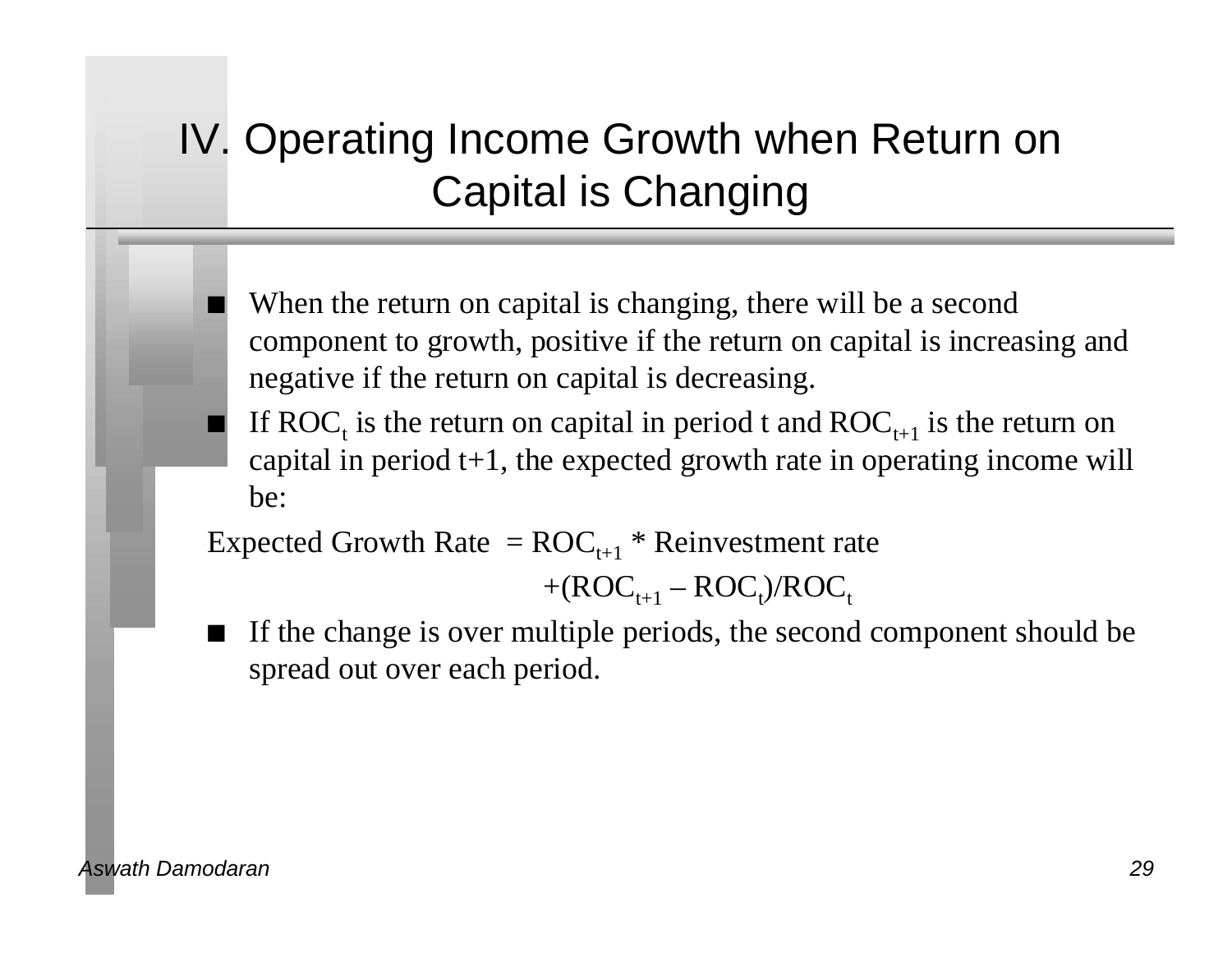# Motorola's Growth Rate

- Motorola's current return on capital is 12.18% and its reinvestment rate is 52.99%.
- We expect Motorola's return on capital to rise to 17.22% over the next 5 years (which is half way towards the industry average)
- Expected Growth Rate
- $=$  ROC<sub>New Investments</sub>\*Reinvestment Rate<sub>current</sub> +  $\{[1+(ROC_{In 5 \text{ years}}-ROC_{Current})/ROC_{Current}]^{1/5}-1\}$
- $= .1722$ \*.5299 +{ $[1+(.1722-.1218)/.1218]^{1/5}$ -1}
- $=$  .174 or 17.40%

One way to think about this is to decompose Motorola's expected growth into Growth from new investments: .1722\*5299= 9.12%

Growth from more efficiently using existing investments: 17.40%-9.12%=8.28%

{Note that I am assuming that the new investments start making  $17.22\%$ immediately, while allowing for existing assets to improve returns gradually}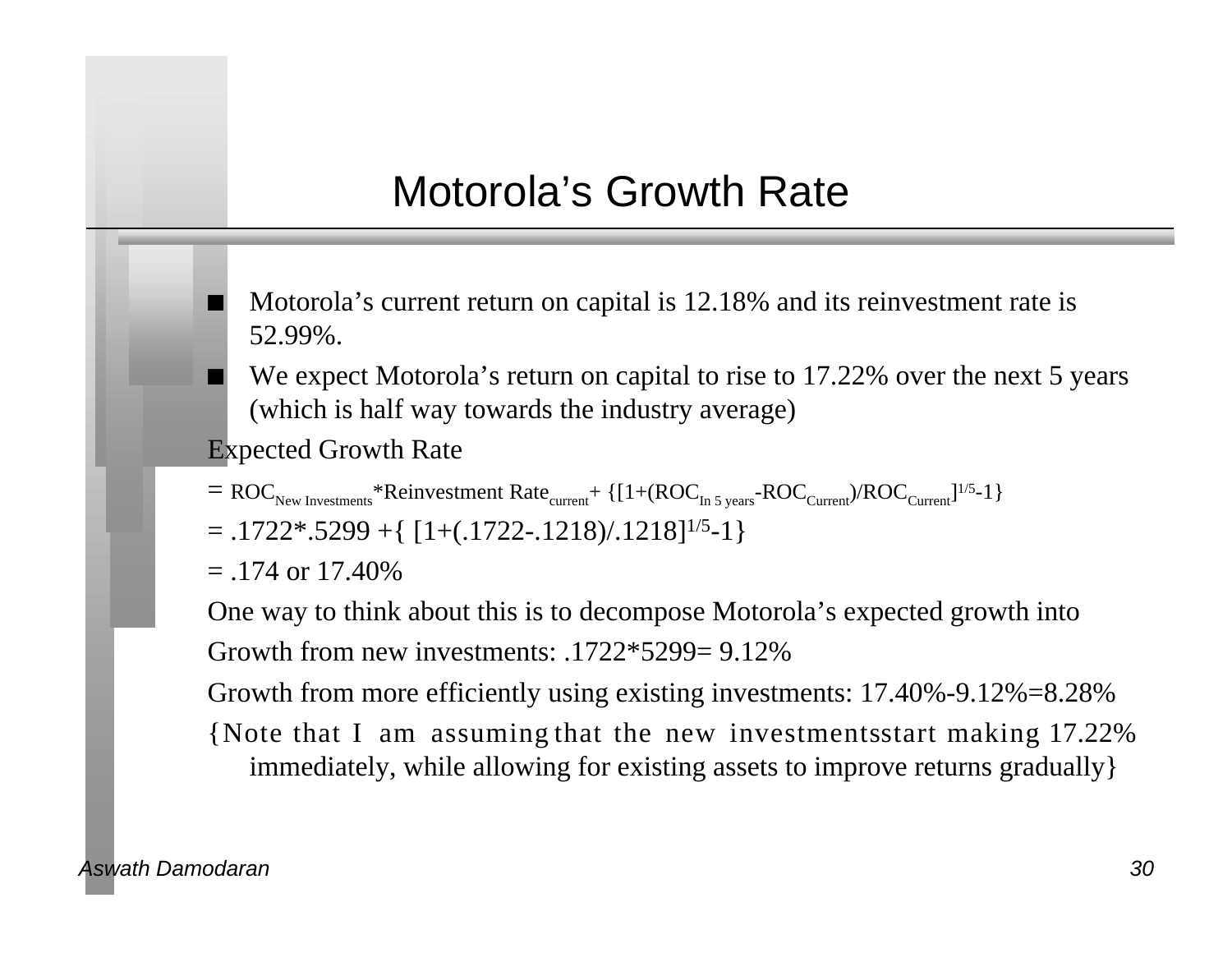# V. Estimating Growth when Operating Income is Negative or Margins are changing

When operating income is negative or margins are expected to change over time, we use a three step process to estimate growth:

- Estimate growth rates in revenues over time
	- Use historical revenue growth to get estimates of revenue growth in the near future
	- Decrease the growth rate as the firm becomes larger
	- Keep track of absolute revenues to make sure that the growth is feasible
- Estimate expected operating margins each year
	- Set a target margin that the firm will move towards
	- Adjust the current margin towards the target margin
- Estimate the capital that needs to be invested to generate revenue growth and expected margins
	- Estimate a sales to capital ratio that you will use to generate reinvestment needs each year.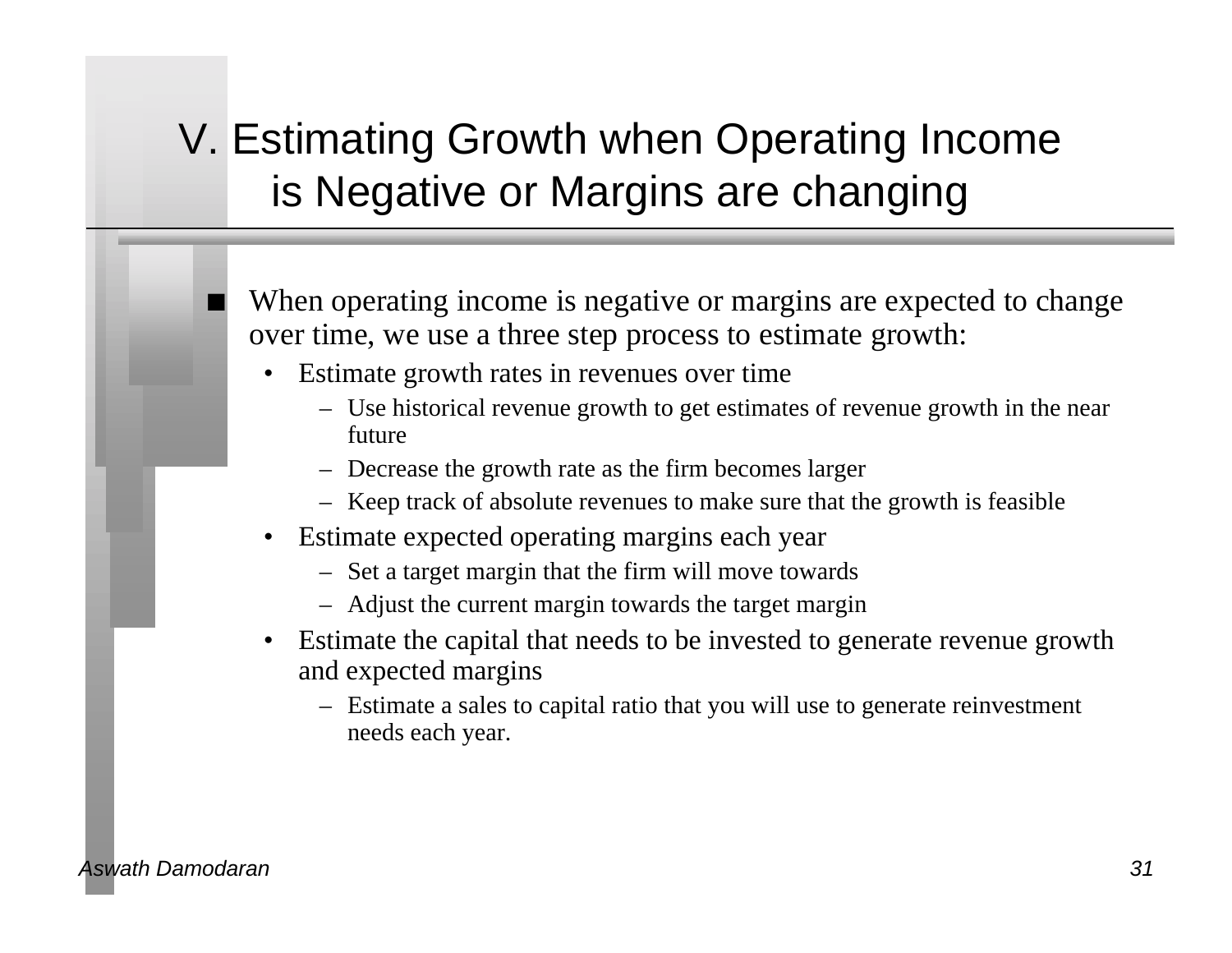# Commerce One: Revenues and Revenue Growth

| Year           | <b>Growth Rate</b> | Revenues |           | <b>Operating Margin Operating Income</b> |
|----------------|--------------------|----------|-----------|------------------------------------------|
| Current        |                    | \$537    | $-79.62%$ | $-$ \$428                                |
|                | 50.00%             | \$806    | $-48.17%$ | $-$ \$388                                |
| $\overline{2}$ | 100.00%            | \$1,611  | $-27.21%$ | $-$ \$438                                |
| 3              | 80.00%             | \$2,900  | $-13.23%$ | $-$ \$384                                |
| $\overline{4}$ | 60.00%             | \$4,640  | $-3.91\%$ | $-$ \$182                                |
| 5              | 40.00%             | \$6,496  | 2.30%     | \$149                                    |
| 6              | 35.00%             | \$8,770  | 6.44%     | \$565                                    |
| 7              | 30.00%             | \$11,401 | 9.20%     | \$1,049                                  |
| 8              | 20.00%             | \$13,681 | 11.04%    | \$1,510                                  |
| 9              | 10.00%             | \$15,049 | 12.27%    | \$1,846                                  |
| 10             | 5.00%              | \$15,802 | 13.08%    | \$2,068                                  |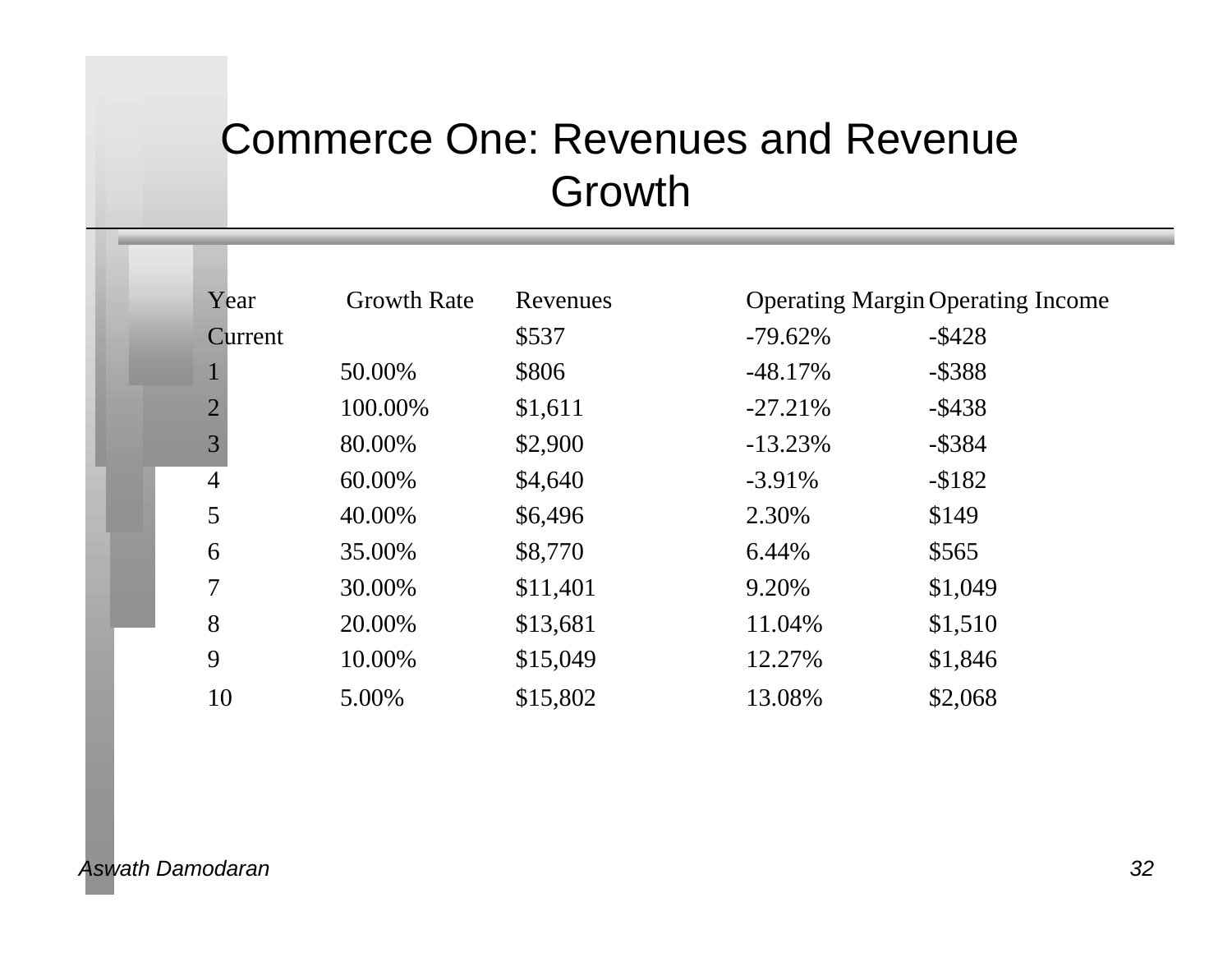# Commerce One: Reinvestment Needs

| Year           | Revenues             | Revenues |      | Sales/Capital Reinvestment Capital |         | <b>ROC</b> |
|----------------|----------------------|----------|------|------------------------------------|---------|------------|
| Current        | \$537                |          |      |                                    | \$2,744 |            |
| $\mathbf{1}$   | \$806                | \$269    | 2.20 | \$122                              | \$2,866 | $-14.14%$  |
| $\overline{2}$ | \$1,611              | \$806    | 2.20 | \$366                              | \$3,232 | $-15.30%$  |
| 3              | \$2,900              | \$1,289  | 2.20 | \$586                              | \$3,818 | $-11.87%$  |
| $\overline{4}$ | \$4,640              | \$1,740  | 2.20 | \$791                              | \$4,609 | $-4.76%$   |
| 5              | \$6,496              | \$1,856  | 2.20 | \$844                              | \$5,452 | 3.24%      |
| 6              | \$8,770              | \$2,274  | 2.20 | \$1,033                            | \$6,486 | 10.36%     |
| $\overline{7}$ | \$11,401             | \$2,631  | 2.20 | \$1,196                            | \$7,682 | 16.17%     |
| 8              | \$13,681             | \$2,280  | 2.20 | \$1,036                            | \$8,718 | 14.17%     |
| 9              | \$15,049             | \$1,368  | 2.20 | \$622                              | \$9,340 | 13.76%     |
| 10             | \$15,802             | \$752    | 2.20 | \$342                              | \$9,682 | 14.39%     |
|                | Industry average $=$ |          |      |                                    |         | 15%        |